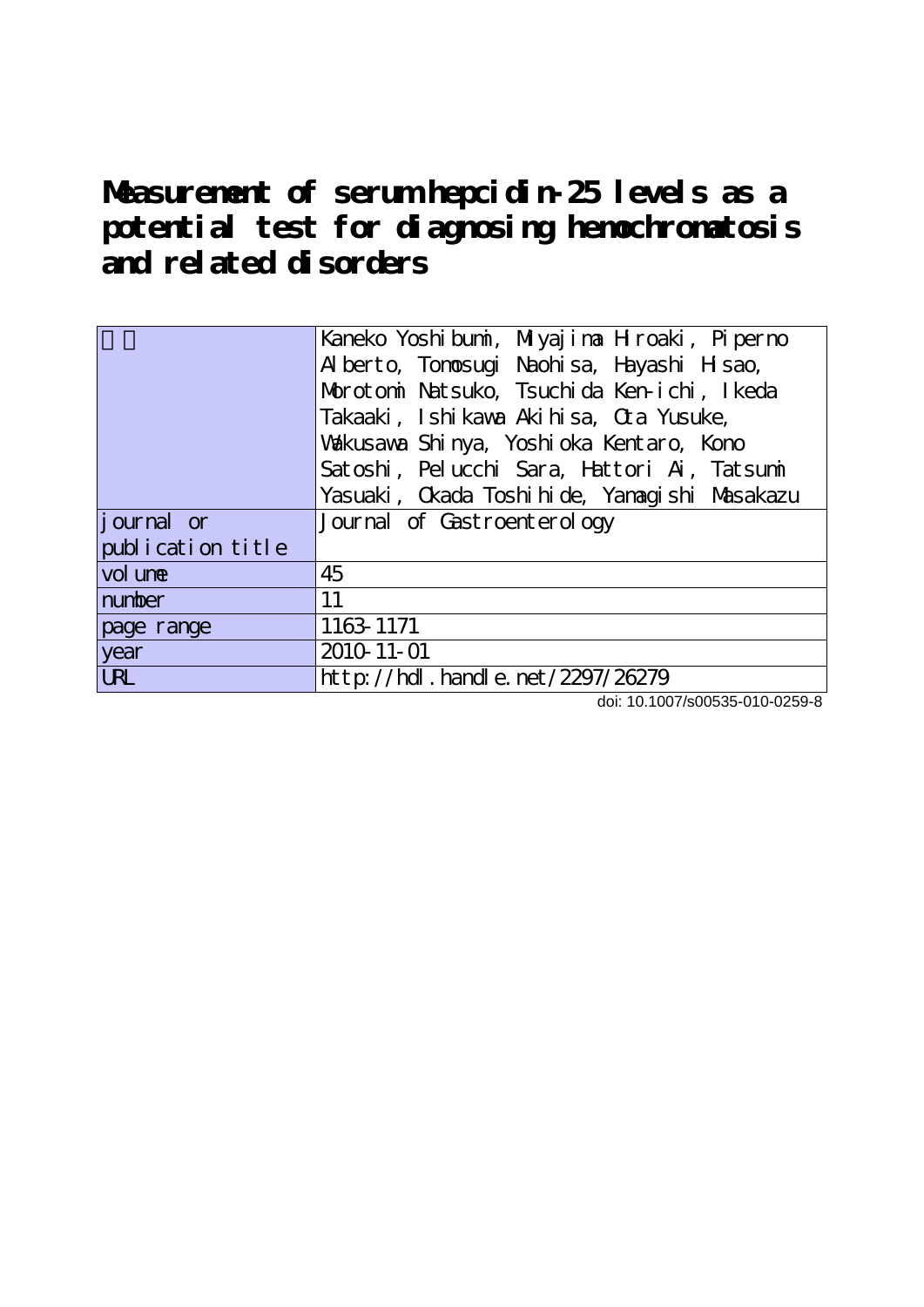Original Article

Title:

Measurement of serum hepcidin-25 levels as a potential test for diagnosing hemochromatosis and related disorders

Short title: Hepcidin in iron overload syndromes

Authors:

Yoshibumi Kaneko<sup>1</sup>, Hiroaki Miyajima<sup>2</sup>, Alberto Piperno<sup>3</sup>, Naohisa Tomosugi<sup>4</sup>, Hisao Hayashi<sup>5</sup>, Natsuko Morotomi<sup>6</sup>, Ken-ichi Tsuchida<sup>7</sup>, Takaaki Ikeda<sup>8</sup>, Akihisa Ishikawa<sup>9</sup>, Yusuke Ota<sup>10</sup>, Shinya Wakusawa<sup>11</sup>, Kentaro Yoshioka<sup>12</sup>, Satoshi Kono<sup>2</sup>, Sara Pelucchi<sup>3</sup>, Ai Hattori<sup>5</sup>, Yasuaki Tatsumi<sup>5</sup>, Toshihide Okada<sup>1</sup>, Masakazu Yamagishi<sup>1</sup>

Affiliations:

<sup>1</sup>Department of Internal Medicine, Graduate School of Medicine, Kanazawa University

<sup>2</sup>First Department of Medicine, Hamamatsu University School of Medicine

<sup>3</sup>Department of Clinical Medicine and Prevention, University of Milano-Bicocca

<sup>4</sup>Division of Nephrology, Department of Internal Medicine, Kanazawa Medical University

5 Department of Medicine, Aichi Gakuin University School of Pharmacy

6 Department of Internal Medicine, Kitakyushu Municipal Moji Hospital

7 Department of Internal Medicine, Manda Memorial Hospital

8 Department of Internal Medicine, Yokosuka Kyousai Hospital

9 Department of Gastroenterology, Hitachi General Hospital

<sup>10</sup>Department of Rheumatology, Minami-Okayama Medical Center

 $11$ Medical Technology of Health Sciences, Nagoya University School of Medicine

<sup>12</sup>Department of Gastroenterology, Fujita Health University Hospital

Details of the corresponding author:

Yoshibumi Kaneko, M.D.

Department of Internal Medicine, Graduate School of Medicine Kanazawa University,

13-1 Takara-Machi, Kanazawa City, Ishikawa, Japan

Telephone no.: +81-76-265-2255, Fax no.: +81-76-234-4251

E-mail address: mdyoshi@arion.ocn.ne.jp

Electronic word count (excluding abstract and references): 3,162 words Number of figures and tables: 3 figures and 2 tables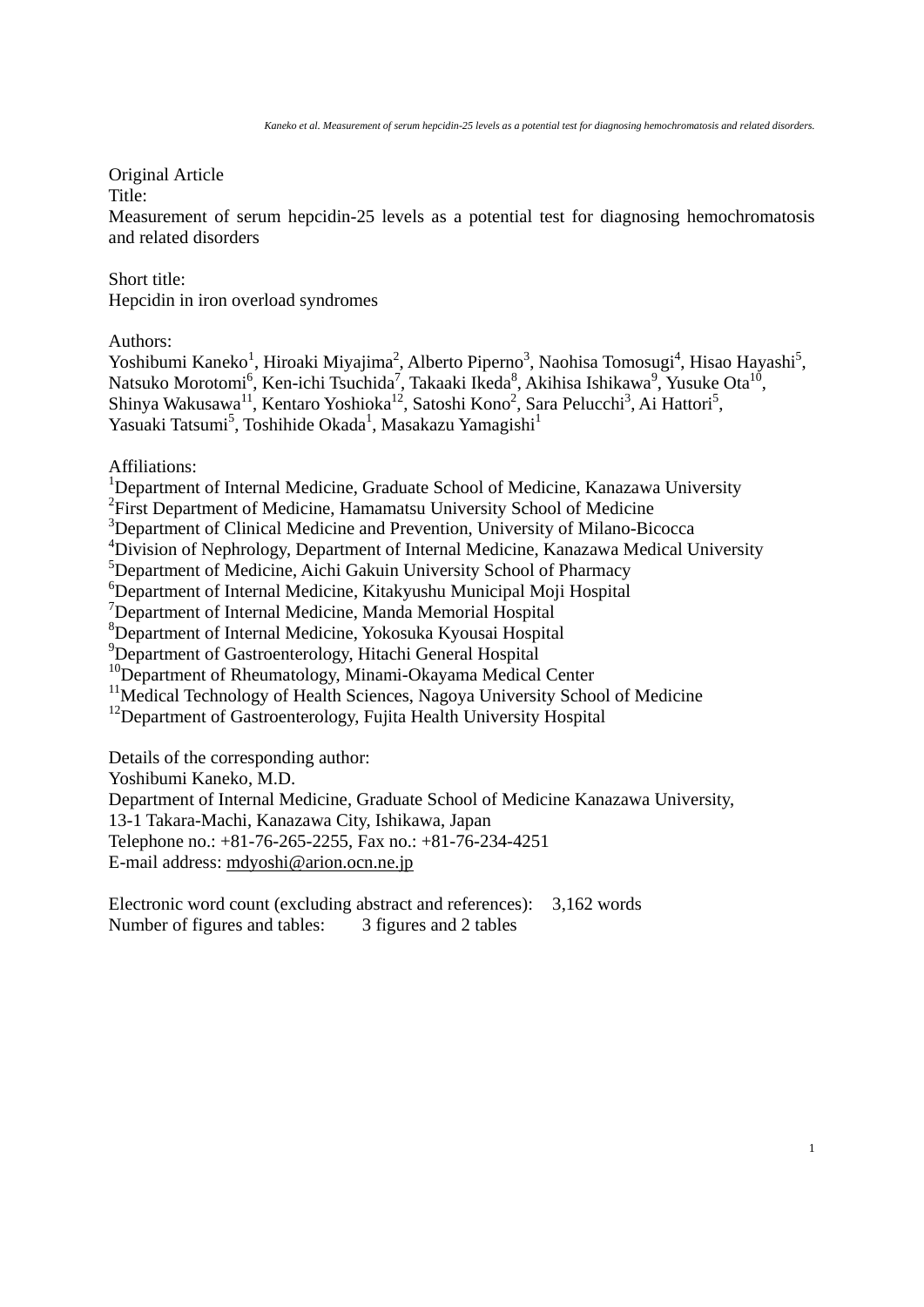# **Abstract**

*Background.* Iron overload syndromes include a wide spectrum of genetic and acquired conditions. Recent studies suggest suppressed hepcidin synthesis in the liver to be the molecular basis of hemochromatosis. However, a liver with acquired iron overload synthesizes an adequate amount of hepcidin. Thus, hepcidin could function as a biochemical marker for differential diagnosis of iron overload syndromes.

*Methods.* We measured serum iron parameters and hepcidin-25 levels followed by sequencing *HFE*, *HJV*, *HAMP*, *TFR2*, and *SLC40A1* genes in 13 Japanese patients with iron overload syndromes. In addition, we performed direct measurement of serum hepcidin-25 levels using liquid chromatography–tandem mass spectrometry in 3 Japanese patients with aceruloplasminemia and 4 Italians with HFE-hemochromatosis.

*Results.* One patient with HJV-hemochromatosis, 2 with TFR2-hemochromatosis, and 3 with ferroportin disease were found among the 13 Japanese patients. The remaining 7 Japanese patients showed no evidence for genetic basis of iron overload syndrome. As far as the serum hepcidin-25 was concerned, seven patients with hemochromatosis and 3 with aceruloplasminemia showed markedly decreased serum hepcidin-25 levels. In contrast, 3 patients with ferroportin disease and 7 with secondary iron overload syndromes showed serum hepcidin levels parallel to their hyperferritinemia. Patients with iron overload syndromes were divided into 2 phenotypes presenting as low and high hepcidinemia. These were then associated with their genotypes.

*Conclusion.* Determining serum hepcidin-25 levels may aid differential diagnosis of iron overload syndromes prior to genetic analysis. (231 words)

*Key Words:* hepcidin, ceruloplasmin, hemochromatosis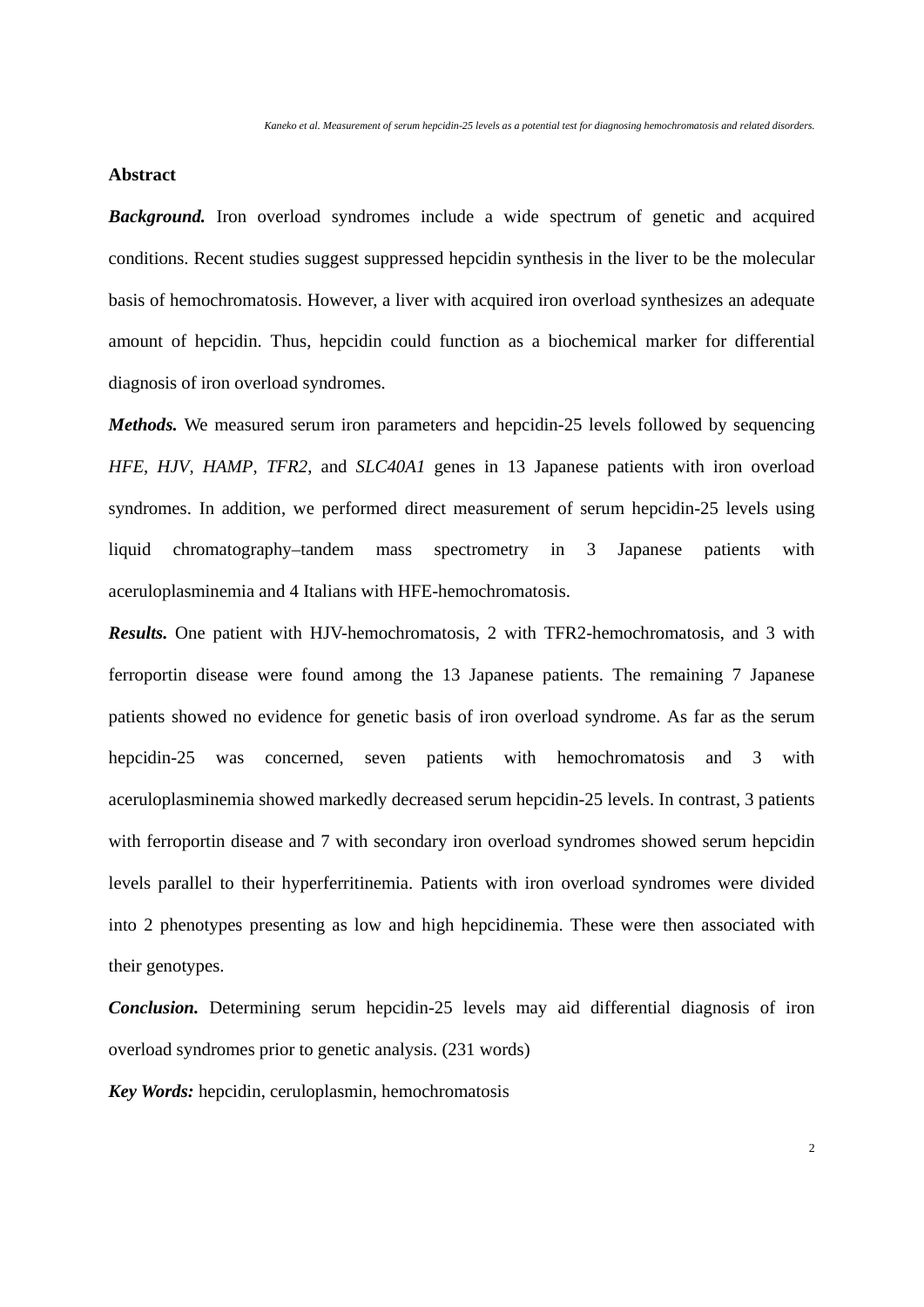# **Introduction**

Hemochromatosis is caused by inadequate iron absorption leading to excessive body iron stores. If left undetected and untreated, progressive iron overload may independently lead to cirrhosis, diabetes mellitus (DM), cardiac failure, and endocrine disorders. Hemochromatosis includes HFE-hemochromatosis mainly from the C282Y/C282Y mutation in *HFE*.<sup>1</sup> Non-HFE hemochromatosis is associated with the hemojuvelin  $(HJV)$ , human antimicrobial peptide  $(HAMP)$ ,<sup>3</sup> and transferrin receptor 2  $(TFR2)^4$  genes. Evidence suggests the crucial role played by the hormone hepcidin, encoded by *HAMP*, in hemochromatosis. Hepcidin was first identified as an antimicrobial peptide synthesized in the liver and excreted in the urine.<sup>5, 6</sup> Subsequent animal model studies indicated a close association of hepcidin with iron overload.<sup>7, 8</sup> Hepcidin forms a complex with the transmembrane iron exporter protein of ferroportin; the complex is then internalized, and degraded in reticuloendothelial cells and enterocytes.<sup>9</sup> Thus, hepcidin regulates body iron levels by functionally suppressing ferroportin. Pathological inflammation also increases hepcidin synthesis, $8,10$  while erythropoietic activity decreases it.<sup>11</sup> However, regardless of body iron overload, hepcidin mRNA expression in the liver is suppressed in patients with hemochromatosis,<sup>12</sup> resulted in decreased urinary output of hepcidin.<sup>2, 13, 14</sup> Evidence suggests that functional disruption of the hepcidin system might be a molecular basis for hemochromatosis, but few reports on the active form of serum hepcidin-25 have been published to date owing to the lack of reliable methods for quantitative determination.<sup>15, 16, 17</sup>

Aceruloplasminemia is a neurological disorder characterized by heavy iron overload in the liver and brain with clinical manifestations of ataxia, involuntary movement, retinal degeneration, and dementia around the age of  $50<sup>18</sup>$  It results from a mutation in the ceruloplasmin gene (*CP*).19 Ceruloplasmin encoded by *CP* is a major ferroxidase in circulation,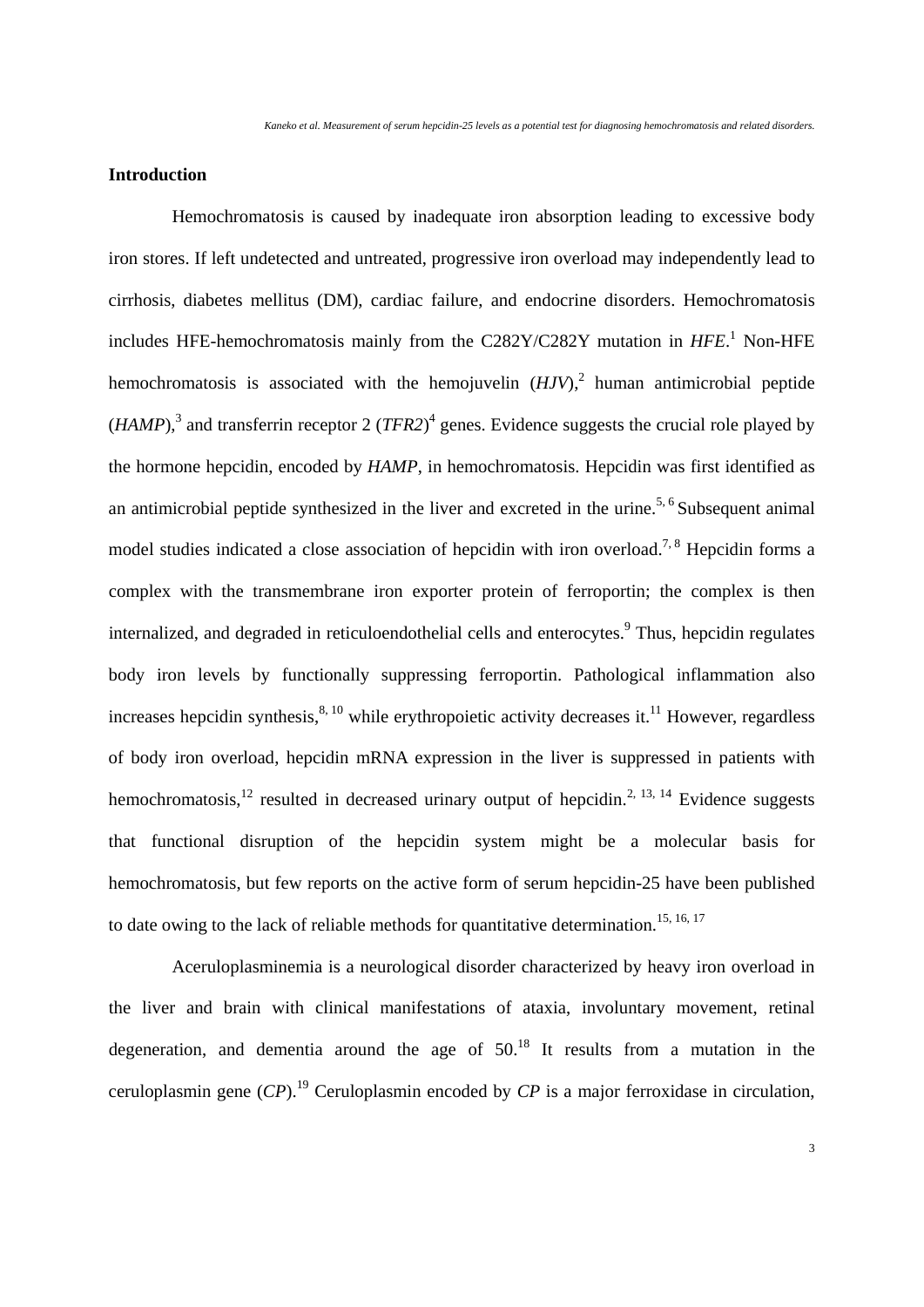and is believed to play a crucial role in maintaining stability of cell surface ferroportin.<sup>20</sup> Impaired regulation of ceruloplasmin negatively impacts ferroportin expression, which in turn blocks iron transport in patients.

Ferroportin disease has been recently identified as a genetic iron overload syndrome. The disease is inherited as an autosomal dominant trait,  $2^{1, 22}$  and occurs in populations throughout the world.<sup>23, 24, 25</sup> Patients with a major form of ferroportin disease (type A) present with macrophage iron deposition and high ferritin levels despite normal transferrin saturation.<sup>21, 22</sup> In contrast, patients with the minor form (type B) develop abnormalities, such as elevated transferrin saturation and a more severe, mixed iron overload in parenchymal and reticuloendothelial cells similar to typical hemochromatosis.<sup>23, 26</sup> It is interesting that the urinary output of hepcidin increases in type  $A^{27}$  and is normal in type B ferroportin disease.<sup>28</sup>

Transfusions and parenteral iron supplements are relatively frequent causes of secondary iron overload in patients with refractory anemia. Before the clinical introduction of erythropoietin, the anemia associated with chronic renal failure (CRF) was treated with transfusions or inadequate iron supplements leading to a variety of hyperferritinemias.<sup>29</sup> Patients with chronic hepatitis C (CHC) may also face complications with parenchymal cell iron overload in the liver.<sup>30</sup> Iron overload is frequently observed in patients with alcoholic liver disease (ALD) or nonalcoholic steatohepatitis (NASH).<sup>31</sup> Thus, some patients with anemia, CRF, CHC, ALD, and NASH present with hyperferritinemia and liver iron deposition mimicking hemochromatosis and hence, require a differential diagnosis from genetic iron overload conditions. The liver with acquired iron overload can synthesize an appropriate amount of hepcidin. Therefore, direct measurement of serum hepcidin-25 levels could differentiate acquired iron overload from its genetic form, and also confirm results from current investigations, which are based on either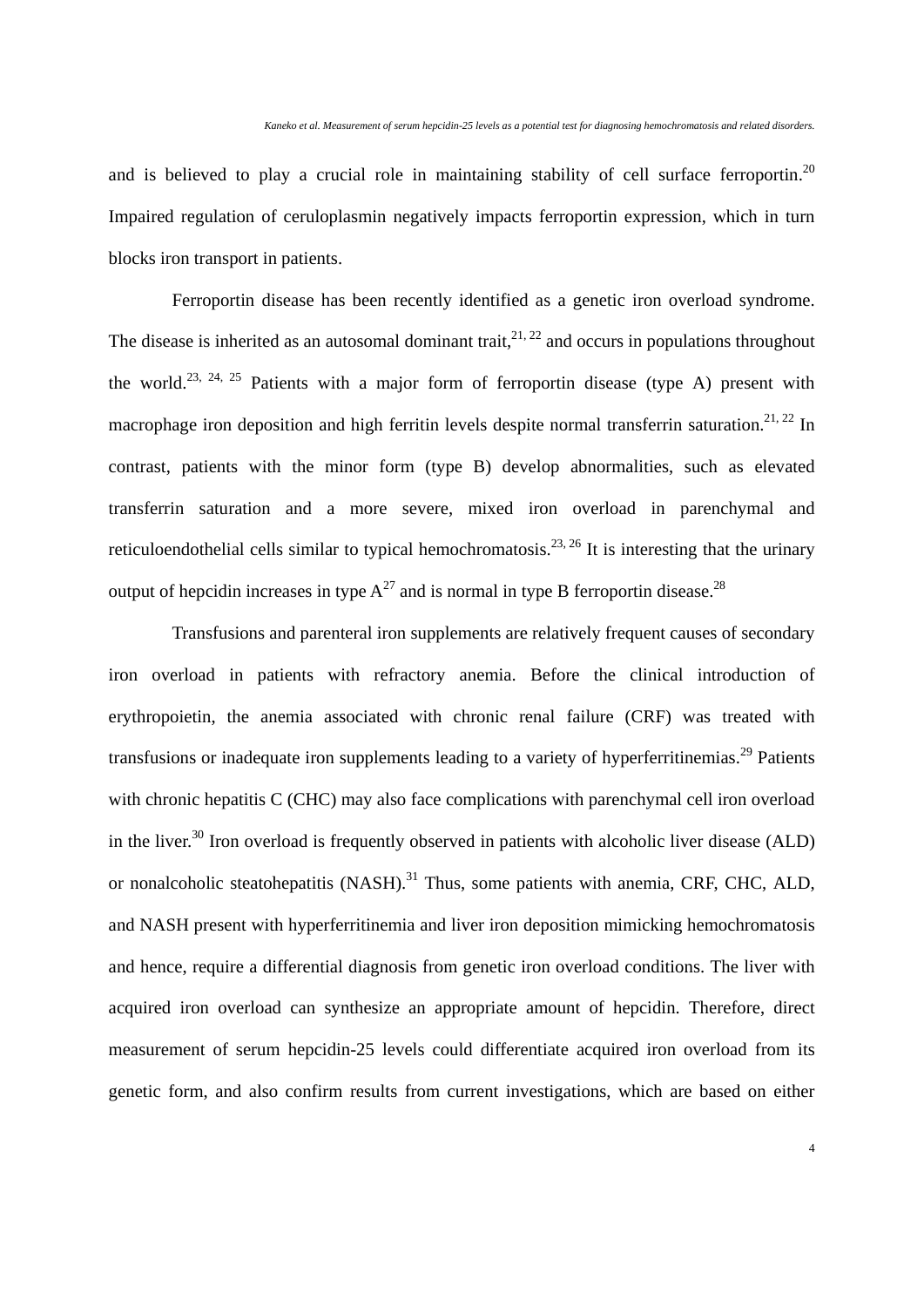hepcidin mRNA expression in the liver or urinary output of hepcidin. Of the 3 types of hepcidin molecules, namely hepcidins-20, -22, and -25, the active form that binds to ferroportin is hepcidin-25.32 In this study, we evaluated serum hepcidin-25 levels as a biochemical marker to differentiate among iron overload disorders in 20 patients with established genetic basis of iron overload syndrome.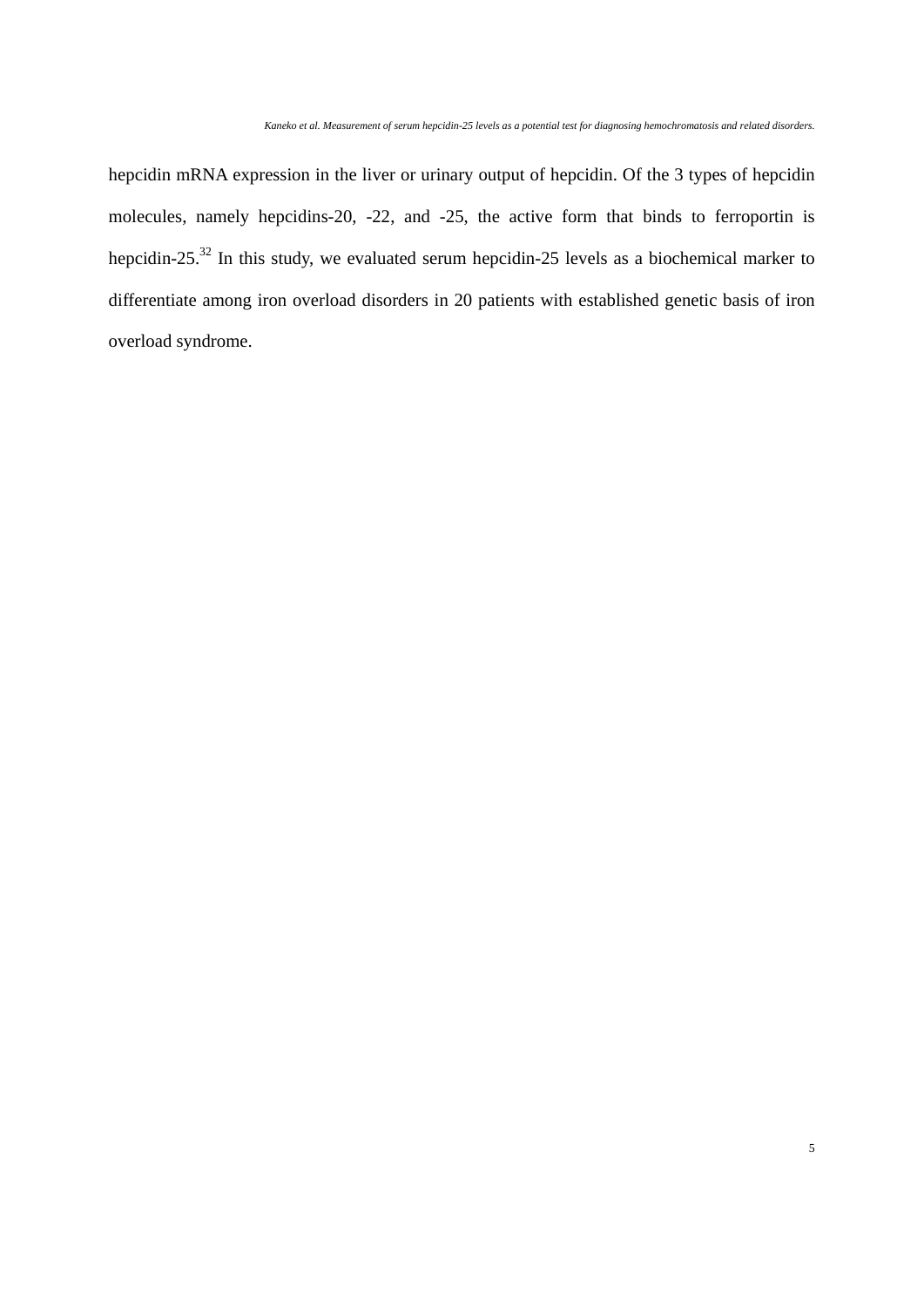# **Methods**

Twenty patients were enrolled in this study and were divided into 3 groups. The first group comprised of 13 Japanese patients who were referred to 2 institutes in central Japan (Kanazawa University Hospital and Aichi Gakuin University) between January 1998 and December 2009 for a genetic study of patients with iron overload syndromes. The second group comprised of 3 Japanese patients with aceruloplasminemia. Their condition had been effectively managed post diagnosis at Hamamatsu University Hospital. The clinical diagnosis of the 3 patients with aceruloplasminemia was confirmed by gene analyses for *CP* 19 as per procedures approved by the ethics committees of Hamamatsu University (No. HUH 21-91) before the entry time of February of 2008 for direct determination of serum hepcidin-25. The third group comprised 4 of Italian patients who were randomly selected from an HFE hemochromatosis database at the University of Milano–Bicocca. All patients gave their informed written consent to genetic testing, measurement of all biochemical markers including serum hepcidine-25 levels and treatment according to the Declaration of Helsinki.

A biochemical study including determination of serum hepcidin-25 levels as well as a genetic analysis (prediagnostic fresh sampling) were performed in the first group of patients. The inclusion criterion was a biochemical iron overload twice as high as the normal range for serum ferritin levels (normal for male: 26–310 ng/mL; females: 7–110 ng/mL). The exclusion criterion was anemia less than 11.0 g/dL. Other biochemical tests included the measuring hemoglobin, serum iron levels, and iron-binding capacity. Transferrin saturation was estimated by the standard method: serum iron  $(\mu g/dL)/i$ ron-binding capacity  $(\mu g/dL)$  multiplied by 100.

The genes analyzed in the first group of patients included *HFE*, *TFR2*, *HJV*, *HAMP*, and *SLC40A1*. 25, 33, 34 Informed consent was obtained from each patient, and the protocol was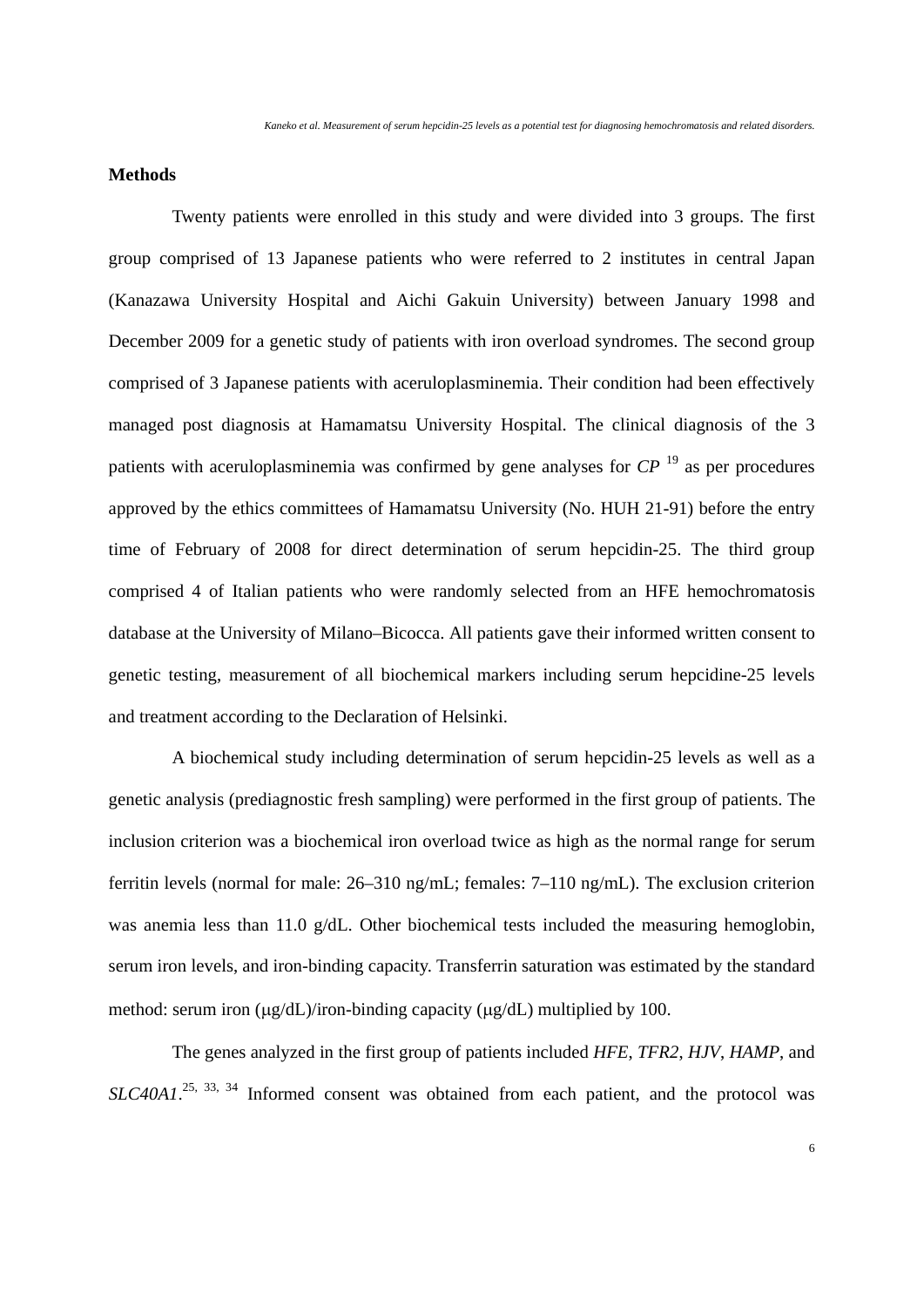approved by the ethics committees of 2 institutes (Kanazawa University Hospital, No. 2004-66; and Aichi Gakuin University, Nos. 6 and 8). And the protocol was approved by the ethics committees of 2 institutes (Kanazawa University Hospital, No. 2004-66; and Aichi Gakuin University, Nos. 6 and 8).

In aceruloplasminemia patients, fresh sera for measuring serum hepcidin-25 levels were sampled between January and February 2008, during the post diagnosis management period. Iron overload persisted in these patients because of intolerance to phlebotomy treatment (fresh sampling during treatment). Long-term frozen sera obtained from the third group of Italian patients during the pre- and post-treatment periods were sent from Italy to an institute in Japan in February 2008 followed by measuring serum hepcidin-25 levels (long-term frozen sera).

Biochemical variables including serum hepcidin-25 levels were determined during phlebotomy treatment in 4 patients (cases 3, 5, 18, and 20).

## *Quantification of serum hepcidin-25 by LC tandem MS.*

 Sera from all patients were frozen and stored at −80 °C until analysis. Serum hepcidin-25 levels were determined using a liquid chromatography–tandem mass spectrometry-based assay system.<sup>35, 36</sup> Rat serum spiked with human synthetic hepcidin-25 (MW2789, Peptide Inc., Minoh-shi, Japan) was used to obtain 1, 2, 4, 8, 16, 32, 64, and 128 ng/mL standards. Synthetic isotopic human hepcidin-25 (MW2830; Peptide Institute) was added to each diluted sample and to the standards as an internal standard. The samples and standards were then injected onto a  $150 \times 2.1$  mm PLRP-S column packed with 5-mm particles with a 300-Å pore size (Varian Inc., CA, USA) for LC (Prominence LC20-ADvp; Shimadzu, Kyoto, Japan). The column eluent was connected to an ion spray source on a hybrid triple-quadrupole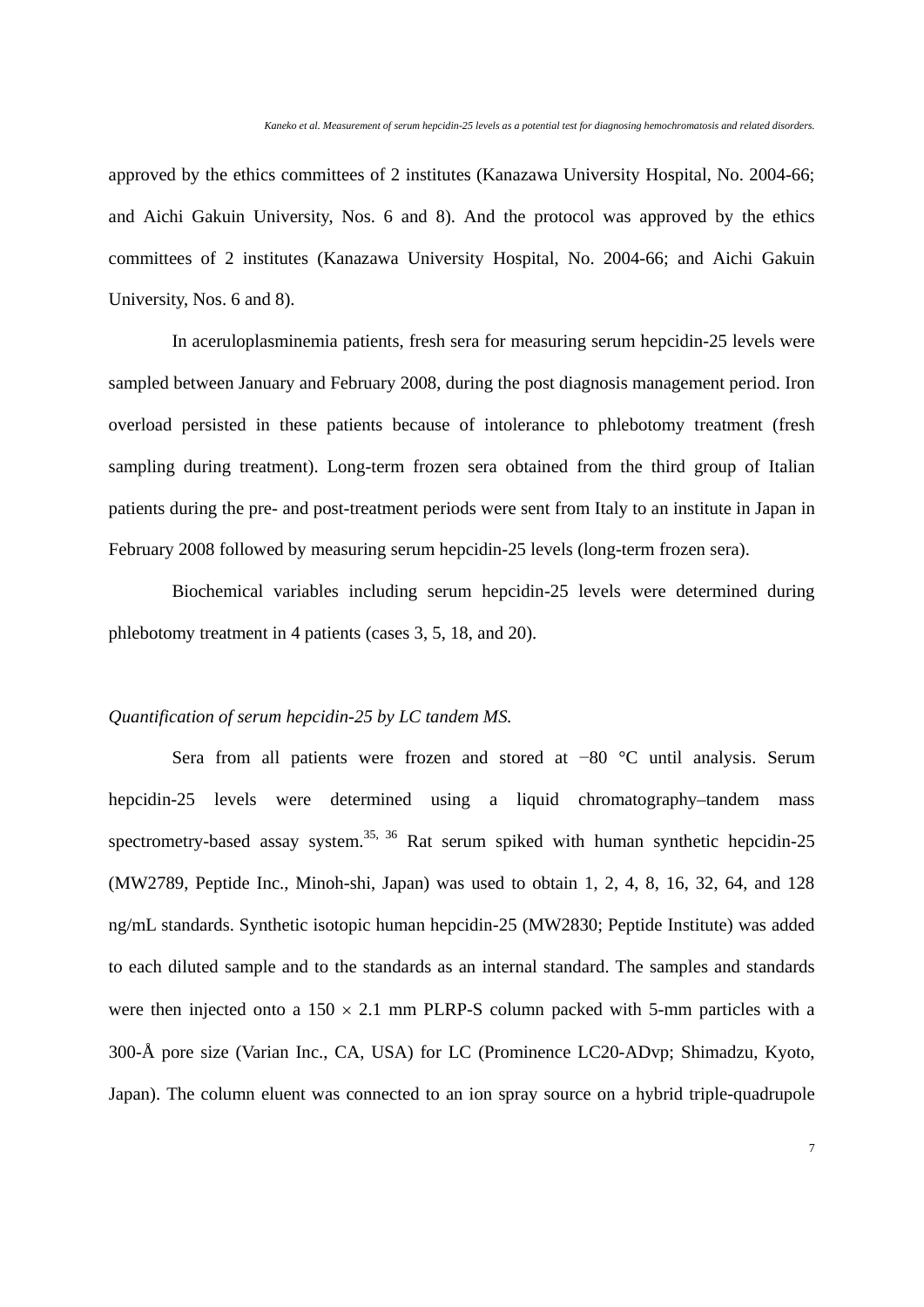linear ion trap system (400 QTRAP LC/MS/MS System; Applied Biosystems, Foster City, CA, USA). A standard curve was generated to determine the mass spectrometer response for human synthetic hepcidin-25 under the described assay conditions. The curve was found to be linear from 1.0 to 128 ng/mL,  $(y = 0.008x + 0.002, r = 0.998)$ . Intraassay and interassay CVs were  $\leq 6.7\%$  and  $\leq 8.8\%$ , respectively. The lower limit of detection was 1.0 ng/mL with a signal to noise ratio of 10:1.

# *Statistical analysis*

All pretreatment biochemical data were expressed as mean  $\pm$  SD. Statistical analysis was performed using the nonparametric test (Spearman's rank method) to determine the strength of a correlation between serum ferritin and serum hepcidin-25 level.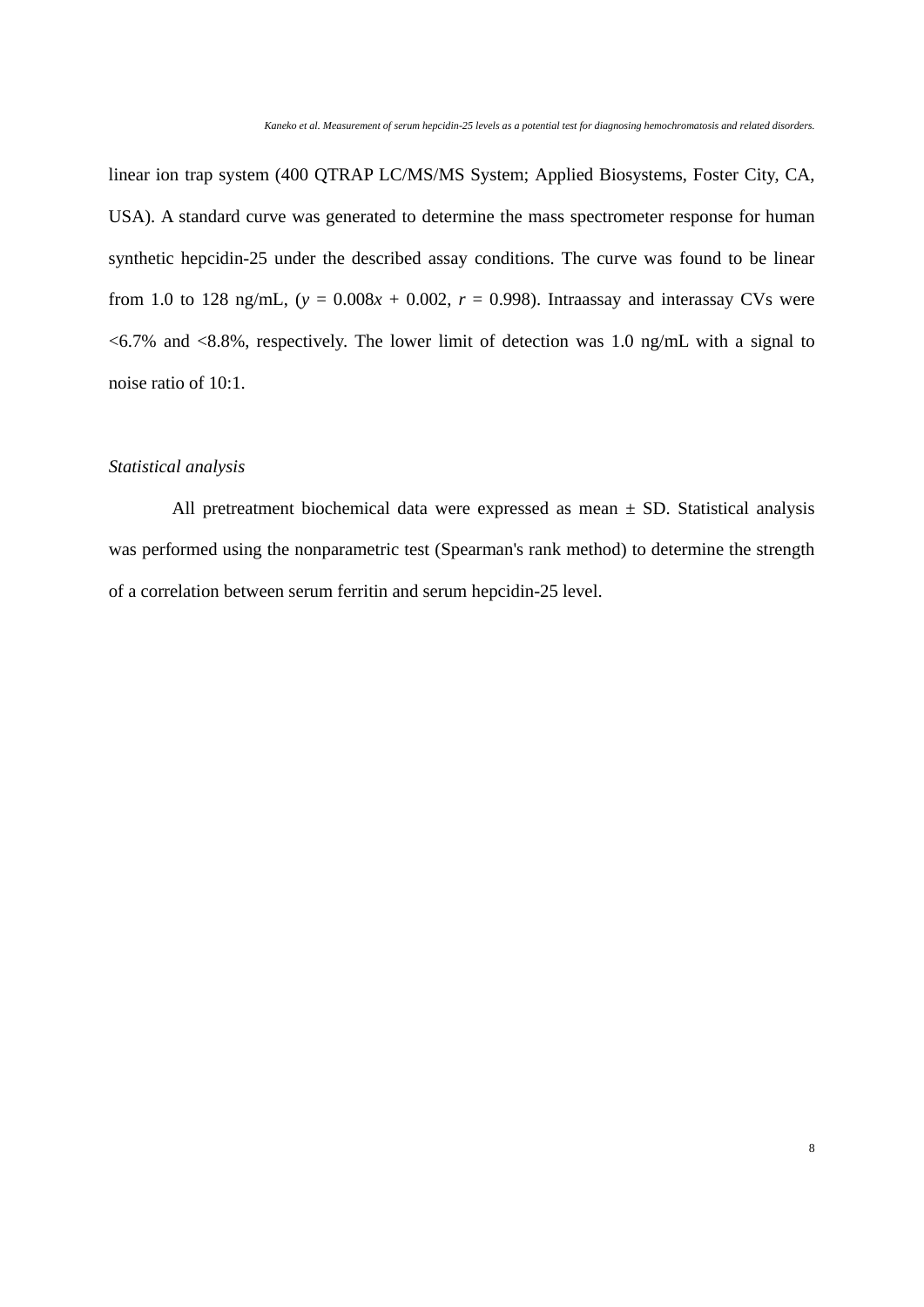## **Results**

 Patient profiles and laboratory data at entry are indicated in Table 1. The serum ferritin levels were  $2680 \pm 2595$  ng/mL (range,  $635-10,191$  ng/mL), whereas transferrin saturation ranged from 11.2 to 99.0% as severity of aceruloplasminemia corresponded with the severity of iron deficiency. Five patients, including those with aceruloplasminemia, were mildly anemic despite the iron overload. One of the 15 patients who had undergone a liver biopsy had exceptional liver histology, which was almost normal in structure and showed minimal iron overload in the Kupffer cells (Case 11). Six patients (Cases 1–4, 6, 7) had advanced fibrosis or cirrhosis associated with parenchymal or mixed iron overload of hepatocytes and Kupffer cells. In contrast to heavy iron deposits, one patient (Case 13) had mild portal fibrosis and 3 patients (Cases 8-10) were free from fibrosis in the liver. In addition, 8 patients had DM, while only 1 patient had a triad of hemochromatosis of cirrhosis, DM, and pigmentation.

The results of the genetic study, serum hepcidin-25 levels, and final diagnoses of the iron overload syndromes are summarized in Table 2. The patients with iron overload syndromes were divided into 2 groups. Ten patients had serum hepcidin-25 levels below the upper limit of the normal range of 20 ng/mL (low group; Cases  $1-10$ ),<sup>35, 36, 50</sup> while 10 patients had a level higher than 40 ng/mL (high group; Cases 11–20). A statistically significant difference between the low and high hepcidin groups was also observed  $(7.4 \pm 5.8 \text{ vs } 138.6 \pm 62.6 \text{ ng/mL}; P < 0.01$ : Mann–Whitney test). This grouping was supported by another parameter of hepcidin/ferritin ratio that could be an iron regulatory hormone index adjusted by the representative body iron stores. The indices ranged between 0.05 and 16.0 x  $10^{-3}$  in the low hepcidin group, and between 19.6 and 148.8 x  $10^{-3}$  in the high hepcidin group. The low hepcidin group included 3 Japanese (Cases 1–3) and 4 Italian (Cases 4–7) patients with non-HFE and HFE hemochromatosis,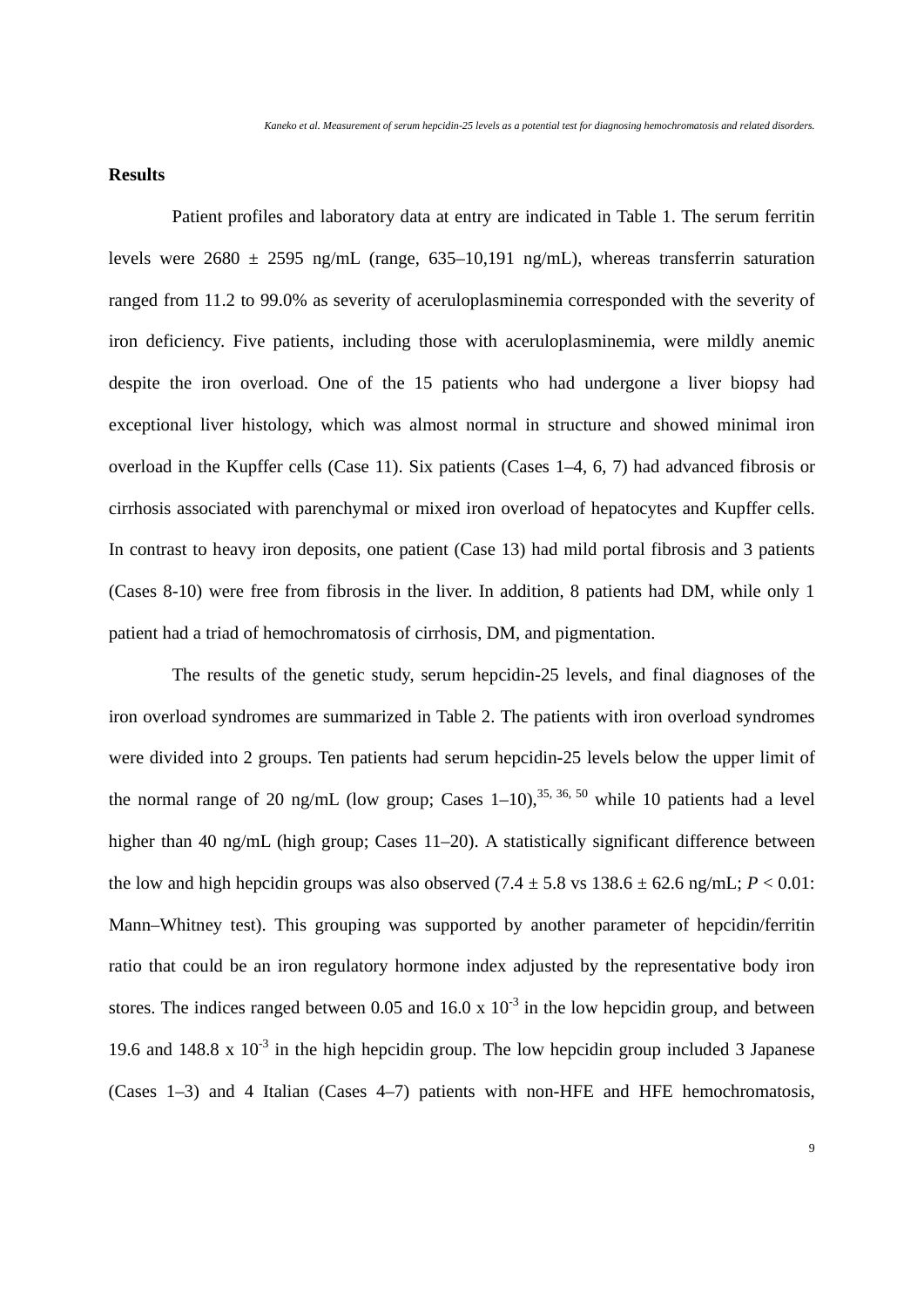respectively. Three Japanese aceruloplasminemic patients (Cases 8–10) had low serum hepcidin-25 levels similar to those found in hemochromatosis.

The high hepcidin group included 2 families with ferroportin types A and B, respectively. The 49-year-old proband (Case 11) who exhibited selective iron overload in the reticuloendothelial cells, had a serum hepcidin-25 level of 42.5 ng/mL, while his 81-year-old father (Case 12) had a serum hepcidin-25 level of 155 ng/mL comparable with his high ferritin level of 2636 ng/mL. Another 66-year-old male patient (Case 13) of the second ferroportin disease family exhibited marked iron overload in the liver, which was first detected by CT imaging and later confirmed as heavy, mixed type-iron overload by biopsy. His serum hepcidin-25 level was 156.7 ng/mL and his serum ferritin level was also high (7980 ng/mL) with 89.2% transferrin saturation. The remaining 7 patients in the high hepcidin group had a variety of iron overload syndromes. One patient with CRF and DM (Case 14) and 3 patients with CHC (Cases 15–17) showed high serum hepcidin-25 levels corresponding to the biochemical iron markers. Mild iron overload associated with a high serum hepcidin-25 level was found in a patient with ALD (Case 19). Two patients (Cases 16 and 20) with a history of repeated use of iron supplements also had high serum hepcidin-25 levels. The *HFE*, *HJV*, *HAMP*, *TFR2*, and *SLC40A1* analyses on these 7 patients excluded a genetic basis for their iron overloads; therefore, we concluded that they all had acquired iron overload liver diseases.

As shown in Figure 1, iron overload syndromes were clearly divided into two groups, but no correlations were observed between serum ferritin and hepcidin-25 levels in the high hepcidin group *(p=0.096)*, nor low hepcidin group *(p=0.349)*. Serum ferritin levels presented in a wide range (885–10,191 ng/mL), while all serum hepcidin-25 levels were below 20 ng/mL in the low hepcidin group. In contrast, both serum ferritin levels and hepcidin-25 levels in the high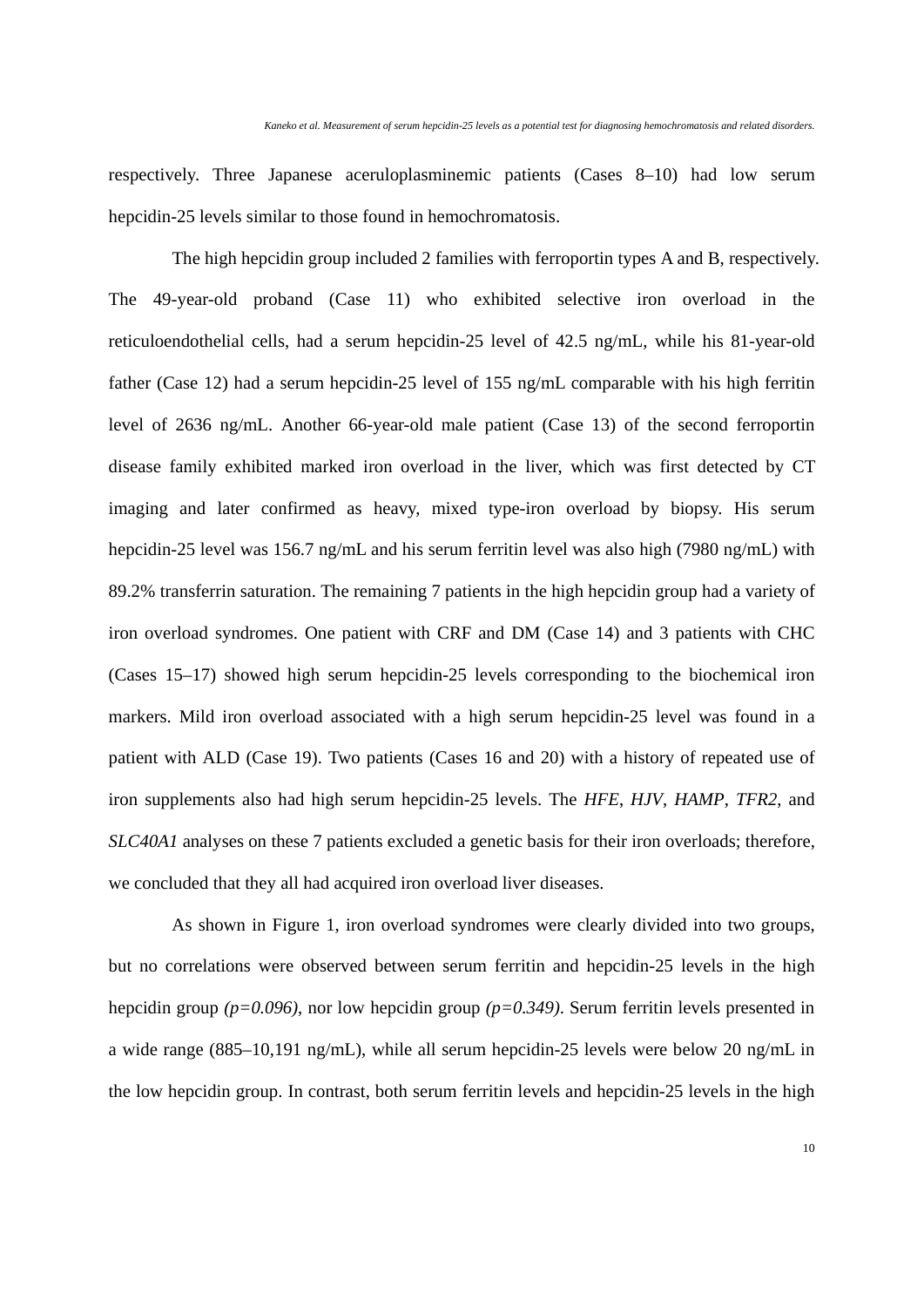hepcidin group presented in wide ranges of 635–7,980 ng/mL and 42.5–238.7 ng/mL, respectively.

Responses to serum hepcidin-25 to iron removal by phlebotomy are indicated in Figure 2. All patients responded similarly to the treatment, but differed in their serum hepcidin-25 levels. In 2 patients with TFR2 (Case 3) and HFE hemochromatosis (Case 5), pretreatment serum hepcidin-25 levels were low and declined slightly after treatment. In contrast, pretreatment serum hepcidin-25 levels were high and showed a marked reduction after treatment in the other 2 patients with secondary iron overload syndromes (Cases 18 and 20).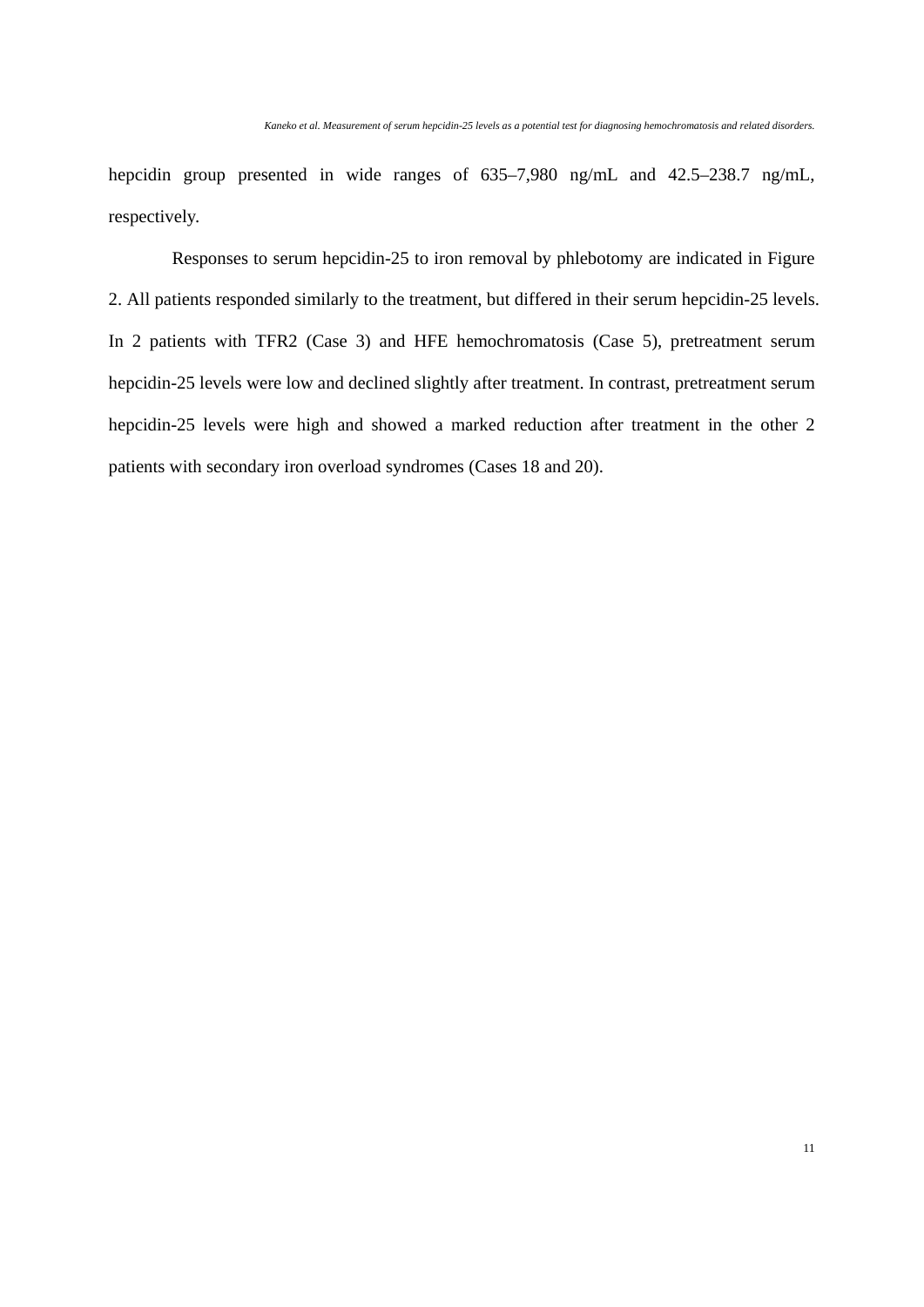### **Discussion**

 This is the first report describing serum hepcidin-25 levels in patients with a variety of iron overload syndromes to the best of our knowledge. Because genetic iron overload syndromes showed an ethnic difference with regard to prevalence,  $19, 37, 38$  the patient population was intentionally expanded to a wider range than the general population. Four Italian patients with HFE hemochromatosis and 3 Japanese patients with aceruloplasminemia were included in the study with 13 Japanese patients with a variety of iron overload syndromes referred to 2 institutes in central Japan. Patients with chronic inflammations such as CRF, CHC, and rheumatoid arthritis as well as patients with mild anemia who were on iron supplements were included. However, patients with severe anemia and acute phase inflammation were excluded from the study because hepcidin synthesis is decreased by erythropoietic activity and increased by acute inflamation. $8,11$ 

Although this study with its small sample size appears preliminary, the iron overload syndromes in patients could still be divided into 2 phenotypes, one with high and the other with low hepcidinemia, both closely linked to their respective genotype; this information may thus be crucial prior to performing genetic analysis. This study suggests that low hepcidin groups include individuals with hemochromatosis and aceruloplasminemia, while high hepcidin groups include those with ferroportin disease and secondary iron overload syndromes. Hemoglobin, serum ferritin levels, and iron saturation of transferrin have their limitations as grouping variables for iron overload syndromes. The direct measurement of serum hepcidin-25 levels are consistent with the suppressed expression of hepcidin mRNA in the livers of patients with HFE hemochromatosis $12$  and measurements of the urinary output of hepcidin in patients with HJV hemochromatosis<sup>2</sup> as well as TFR2 hemochromatosis.<sup>14</sup> HAMP hemochromatosis could also be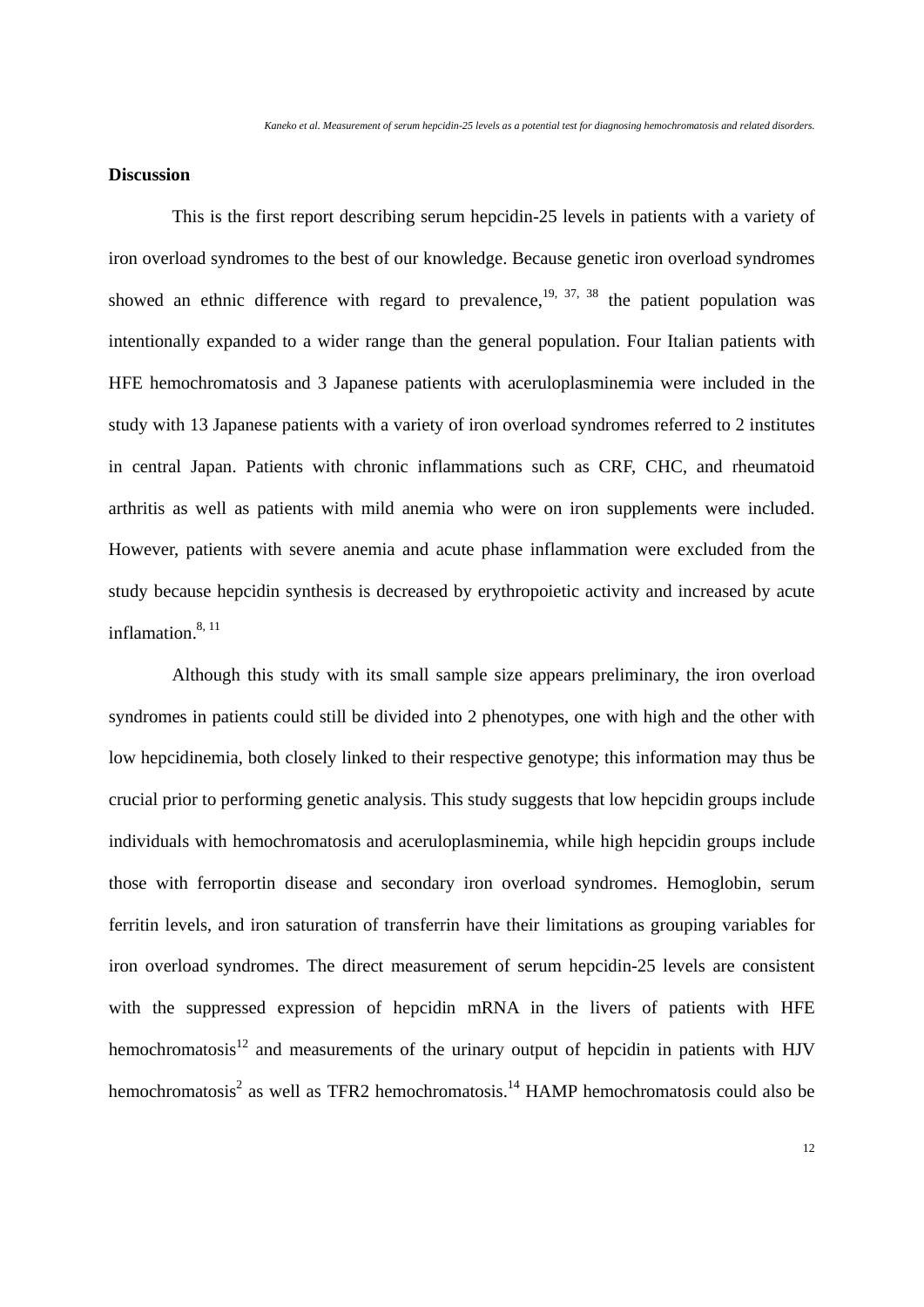classified in this group on detecting decreased urinary output of hepcidin in such patients.<sup>13</sup> Inadequate serum hepcidin levels and a response to phlebotomy similar to that observed in this study were reported for HFE hemochromatosis recently.<sup>16</sup>

This is the first study of its kind to demonstrate low serum hepcidin-25 levels in patients with aceruloplasminemia. Similar presentations resulting from body iron overload, such as low hepcidin synthesis in the liver and low transferrin saturation are reported in ceruloplasmin knockout mice.<sup>39</sup> Ceruloplasmin is a multicopper oxidase and plays a role in the mobilization and oxidation of iron from tissue stores with subsequent incorporation of ferric iron into transferrin.<sup>18, 19, 20</sup> According to the iron sensor hypothesis of TFR2, increasing concentrations of iron-saturated transferrin increase TFR2 protein levels in hepatocyte by protecting the receptor from degradation. And consecutively, TFR2 would be expected to increase the association with HFE and to stimulate of hepcidin transcription.<sup>40, 41</sup> This hypothesis suggests a crucial role of low iron saturation of transferrin in falsely signaling iron deficiency to the liver in patients with aceruloplasminemia. This results in suppressed synthesis and secretion of hepcidin into blood. Further studies are needed to clarify the involvement of a low-set hepcidin system in increased iron absorption in the gut of patients with aceruloplasminemia.

 Serum hepcidin appears to be regulated at a higher level in patients with acquired iron overload syndromes than in the hemochromatosis group. Serum hepcidin levels were also adequately controlled in our patients with ferroportin disease type A and B. Age-dependent iron overload in the type A proband and his father (Cases 11 and 12) was associated with greater hyperhepcidinemia. These blood test results were consistent with findings in previous reports that measured urinary output of hepcidin.<sup>27</sup> Serum hepcidin was 156.7 ng/mL in another patient (Case 13) whose liver histology was compatible with type B ferroportin disease. In patients with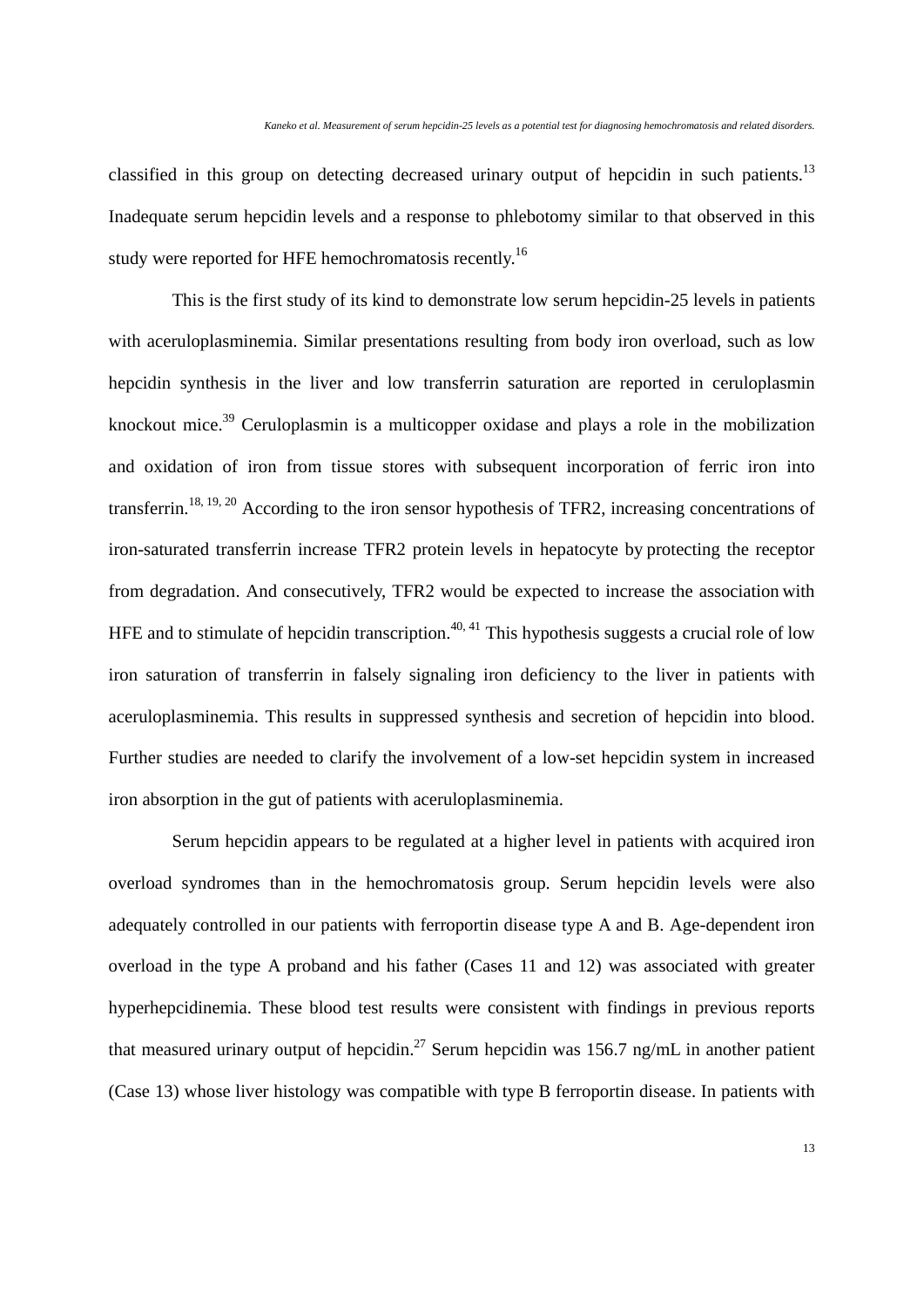type A disease, *SLC40A1* mutations generate a protein that is defective in cell surface expression or loss of iron export function.<sup>42, 43, 44</sup> In the less prevalent type B, the mutant gene generates proteins that show normal cell surface expression but reduced sensitivity to hepcidin.<sup>42, 43</sup> The resistance of ferroportin to hepcidin might be the key not only to the iron overload of ferroportin disease, but also to the secondary iron overload syndromes. In fact, only 2 of the 7 patients had a history of repeated use of iron supplements followed by adequate hepcidin regulation. The increased serum hepcidin-25 levels appeared to have suppressed iron absorption in the gut. In patients with chronic diseases of the kidney, liver, and joints, the current state of hyperhepcidinemia might be induced by an iron overload and chronic inflammation, but the pathophysiologic processes leading to body iron accumulation during the long-term disease condition remain to be elucidated. Ferroportin proteins in the secondary iron overload syndromes may also be resistant to hepcidin, permitting persistent iron absorption in the gut.

The involvement of the hepcidin system in iron regulation in CHC patients was unclear and thus much debated.<sup>15, 17, 45, 46</sup> Three of our patients coinfected with HCV had a hepcidin-resistant iron overload syndrome without the evidence of a genetic basis for the latter. Establishing the serum hepcidin-25 levels<sup>35, 36, 47</sup> might clarify complex issues related to ferroportin disease and the secondary iron overload syndromes.

The pregenetic differential analysis of patients with iron overload syndromes should include the evaluation of ferritin, ceruloplasmin, and hepcidin-25 as 3 potential biochemical markers (Figure. 3). The first test should ideally determine serum ferritin levels. Then, the serum hepcidin-25 levels provide a guideline for a genetic study. Serum ceruloplasmin should be determined in the low hepcidin group to rule out a rare genetic disease with aceruloplasminemia. Aceruloplasminemia itself might be diagnostic, and further studies on hypohepcidinemia might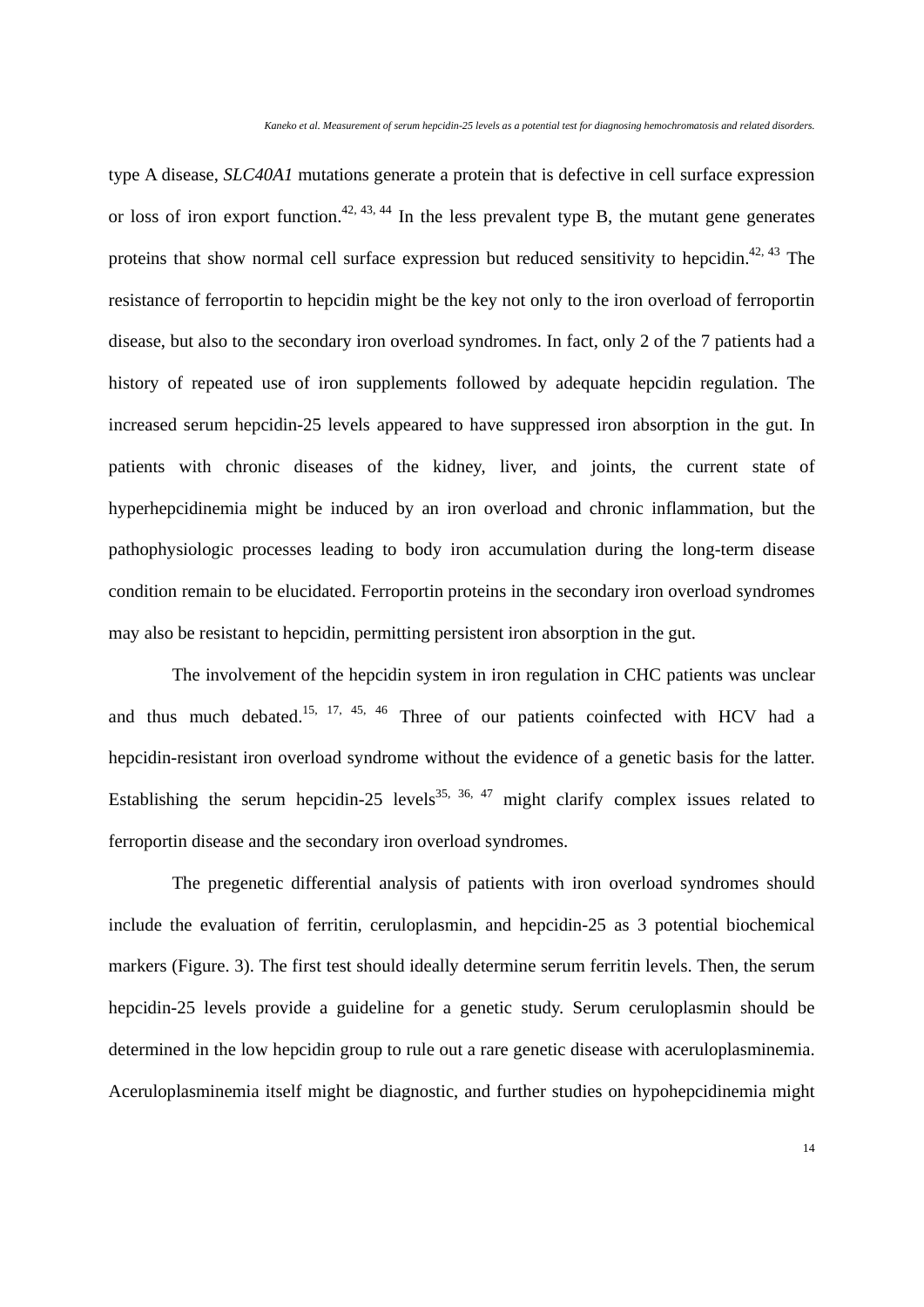indicate a lifelong low-iron diet in either symptomatic or presymptomatic patients because of their intolerance of iron reduction therapy.<sup>48</sup> For patients without aceruloplasminemia, gene analysis for hemochromatosis is highly recommended to confirm their genetic background. The primary target gene in Caucasians is  $HFE^{1, 37}$  and the secondary genes include *TFR2*, *HJV*, and *HAMP*. However, the primary target gene for non-Caucasians would be *TFR2*<sup>33, 49</sup> followed by *HJV*, *HAMP*, and *HFE* because HFE hemochromatosis is rarely present in other ethnic groups.<sup>37</sup>

 As noted in our patients, a high regulatory hepcidin set-point suggests a diagnosis of ferroportin disease. Before final diagnosis of a secondary iron overload syndrome, genetic analysis of *SLC40A1* is required. Without such a genetic study it is difficult to rule out the possible complication of this rare genetic disease with the more common, acquired iron overload syndromes.

In conclusion, measurement of the serum hepcidin-25 levels has the potential for grouping patients with iron overload syndromes based on a newly proposed iron regulatory system. When combined with ferritin and ceruloplasmin levels, hepcidin-25 levels could be a potential test for the diagnosis of hemochromatosis and related disorders.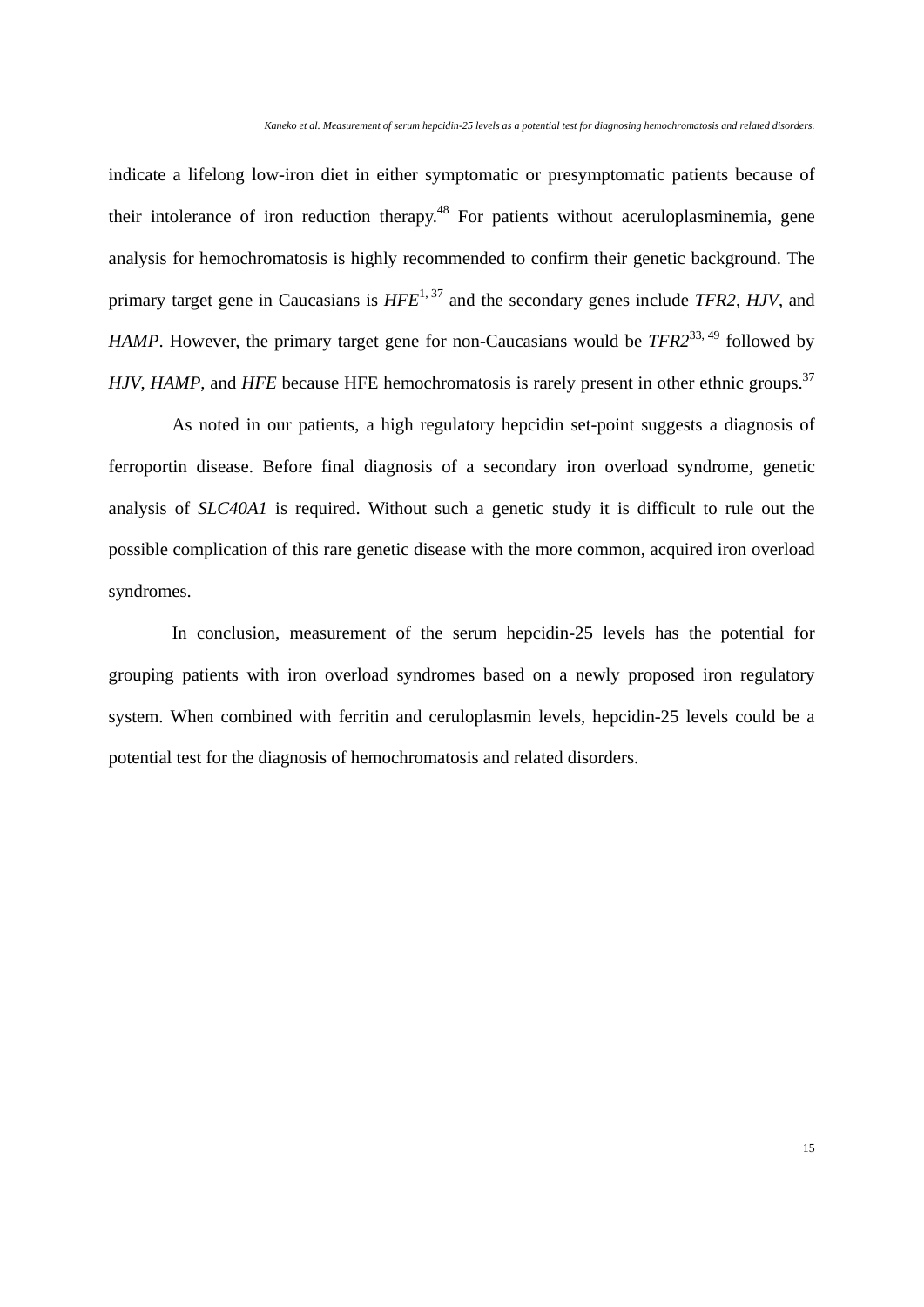# **References**

- 1. Feder JN, Gnirke A, Thomas W, Tsuchihashi Z, Ruddy DA, Basava A, et al. A novel MHC class I-like gene is mutated in patients with hereditary haemochromatosis. Nat Genet 1996;13:399–408.
- 2. Papanikolaou G, Samuels ME, Ludwig EH, MacDonald ML, Franchini PL, Dubé MP, et al. Mutations in HFE2 cause iron overload in chromosome 1q-linked juvenile hemochromatosis. Nat Genet 2004;36:77–82.
- 3. Roetto A, Papanikolaou G, Politou M, Alberti F, Girelli D, Christakis J, et al. Mutant antimicrobial hepcidin is associated with severe juvenile hemochromatosis. Nat Genet 2003;33:21–2.
- 4. Camaschella C, Roetto A, Cali A, De Gobbi M, Garozzo G, Carella M, et al. The gene TFR2 is mutated in a new type of haemochromatosis mapping to 7q22. Nat Genet 2000;25:14–5.
- 5. Krause A, Neitz S, Mägert HJ, Schulz A, Forssmann WG, Schulz-Knappe P, et al. LEAP-1,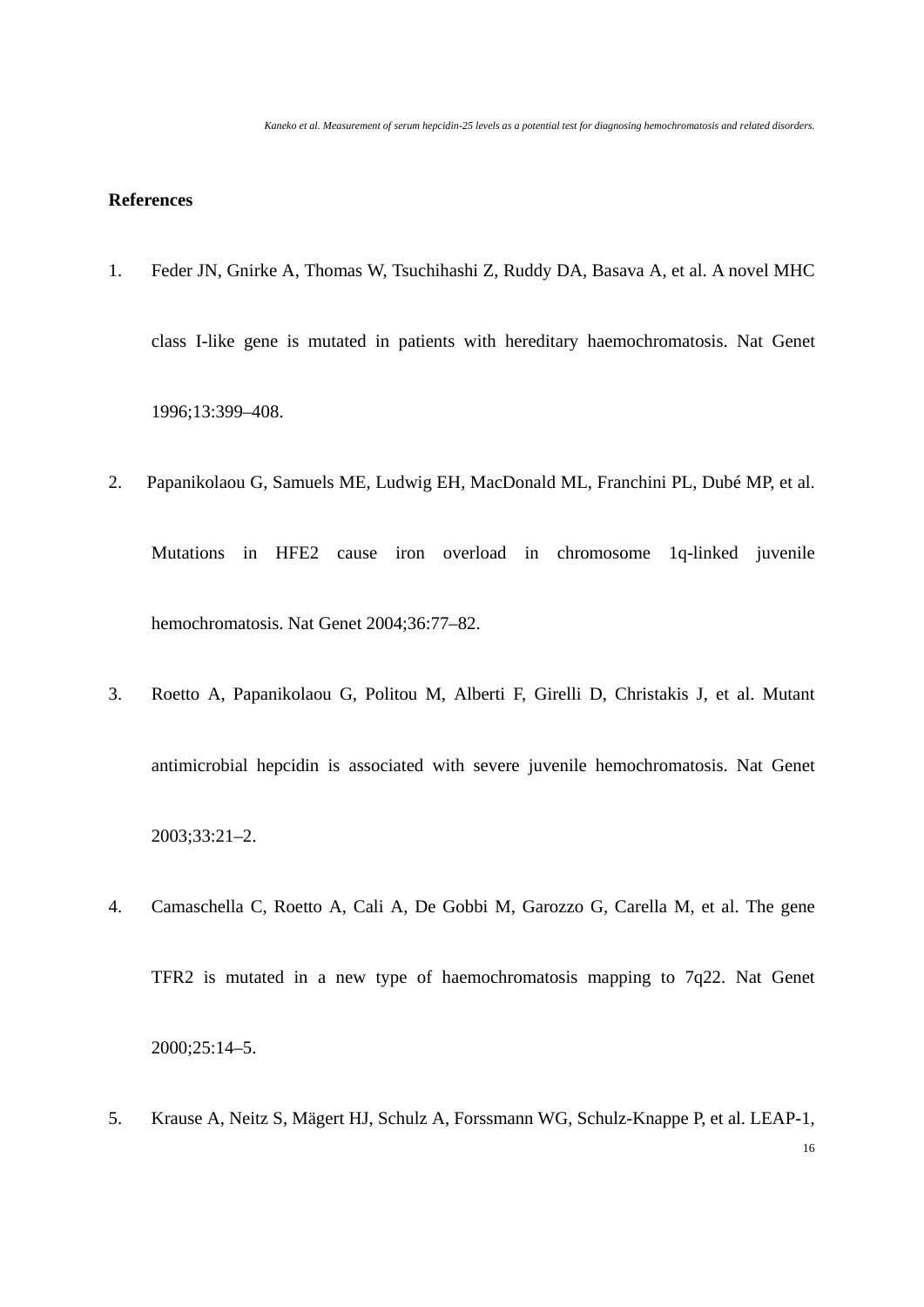a novel highly disulfide-bonded human peptide, exhibits antimicrobial activity. FEBS Lett 2000;480:147–50.

- 6. Park CH, Valore EV, Waring AJ, Ganz T. Hepcidin, a urinary antimicrobial peptide synthesized in the liver. J Biol Chem 2001;276:7806–10.
- 7. Nicolas G, Bennoun M, Devaux I, Beaumont C, Grandchamp B, Kahn A, et al. Lack of hepcidin gene expression and severe tissue iron overload in upstream stimulatory factor 2 (USF2) knockout mice. Proc Natl Acad Sci USA 2001;98:8780–5.
- 8. Pigeon C, Ilyin G, Courselaud B, Leroyer P, Turlin B, Brissot P, et al. A new mouse liver-specific gene, encoding a protein homologous to human antimicrobial peptide hepcidin, is overexpressed during iron overload. J Biol Chem 2001;276:7811–9.
- 9. Nemeth E, Tuttle MS, Powelson J, Vaughn MB, Donovan A, Ward DM, et al. Hepcidin regulates cellular iron efflux by binding to ferroportin and inducing its internalization. Science 2004;306:2090–3.
- 17 10. Nemeth E, Valore EV, Territo M, et al. Hepcidin, a putative mediator of anemia of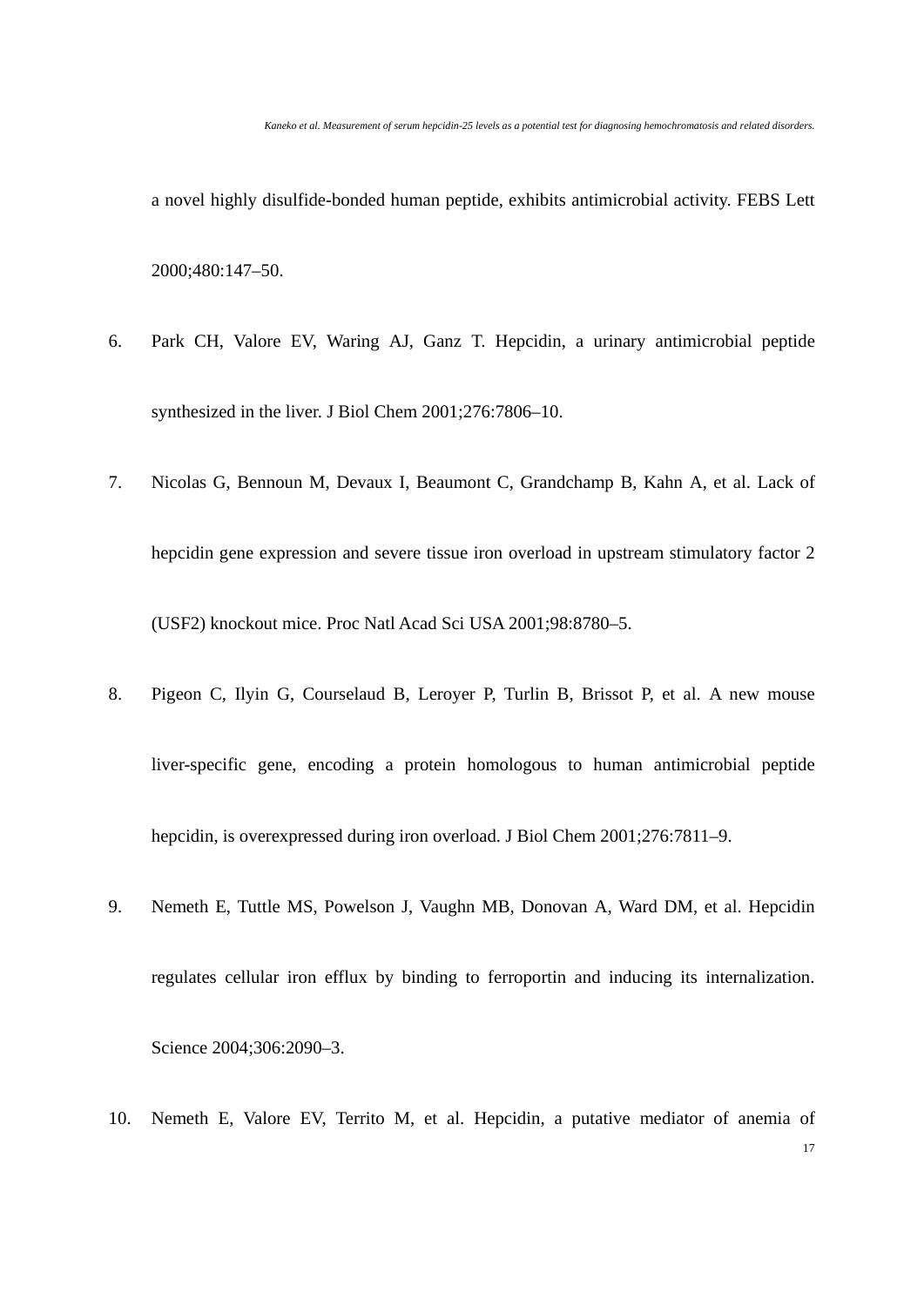inflammation, is a type II acute-phase protein. Blood 2003;101:2461–3.

- 11. Pak M, Lopez MA, Gabayan V, Ganz T, Rivera S. Suppression of hepcidin during anemia requires erythropoietic activity. Blood 2006;108:3730–5.
- 12. Bridle KR, Frazer DM, Wilkins SJ, Dixon JL, Purdie DM, Crawford DH, et al. Disrupted hepcidin regulation in HFE-associated haemochromatosis and the liver as a regulator of body iron homeostasis. Lancet 2003;361:669–73.
- 13. Papanikolaou G, Tzilianos M, Christakis JI, Bogdanos D, Tsimirika K, MacFarlane J, et al. Hepcidin in iron overload disorders. Blood 2005;105:4103–5.
- 14. Nemeth E, Roetto A, Garozzo G, Ganz T, Camaschella C. Hepcidin is decreased in TFR2 hemochromatosis. Blood 2005;105:1803–6.
- 15. Fujita N, Sugimoto R, Motonishi S, Tomosugi N, Tanaka H. Patients with chronic hepatitis C achieving a sustained virological response to peginterferon and ribavirin therapy recover from impaired hepacidin secretion. J Hepatol 2008;49:702–10.
- 16. van Dijk BA, Laarakkers CM, Klaver SM, Jacobs EM, van Tits LJ, Janssen MC, et al.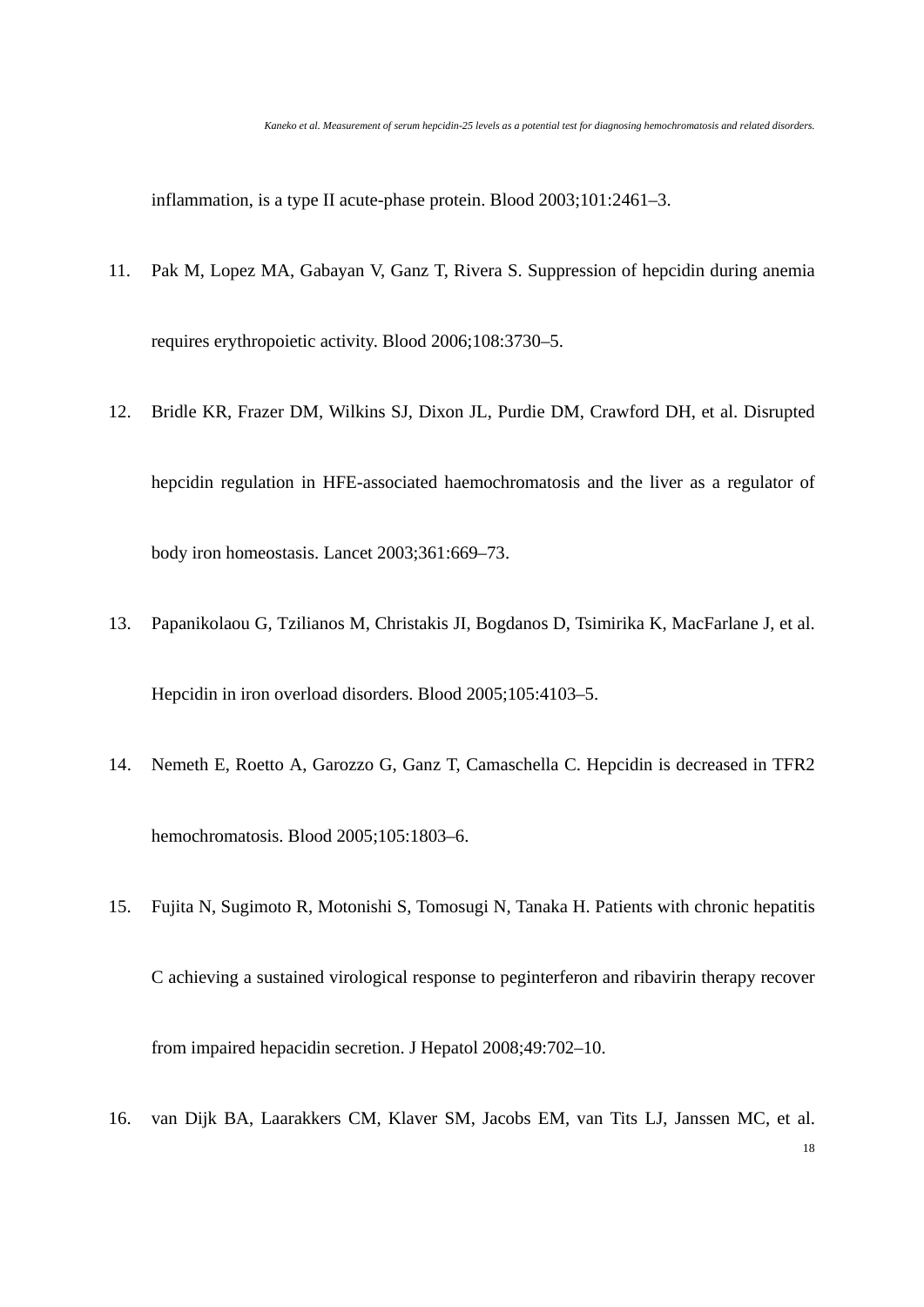Serum hepcidin levels are innately low in HFE-related haemochromatosis but differ between C282Y-homozygotes with elevated and normal ferritin levels. Br J Haematol 2008;142(6):979–85.

- 17. Girelli D, Pasino M, Goodnough JB, Nemeth E, Guido M, Castagna A, et al. Reduced serum hepcidin levels in patients with chronic hepatitis C. J Hepatol 2009;51:845–52.
- 18. Miyajima H, Nishimura Y, Mizoguchi K, Sakamoto M, Shimizu T, Honda N. Familial apoceruloplasmin deficiency associated with blepharospasm and retinal degeneration. Neurology 1987;37:761–7.
- 19. Harris ZL, Takahashi Y, Miyajima H, Serizawa M, MacGillivray RTA, Gitlin JD. Aceruloplasminemia: molecular characterization of this disorder of iron metabolism. Proc Natl Acad Sci USA 1995;92:2539–43.
- 20. de Domenico I, Ward DM, di Patti MC, Jeong SY, David S, Musci G, et al. Ferroxidase activity is required for the stability of cell surface ferroportin in cells expressing GPI-ceruloplasmine. EMBO J 2007; 26:2823–31.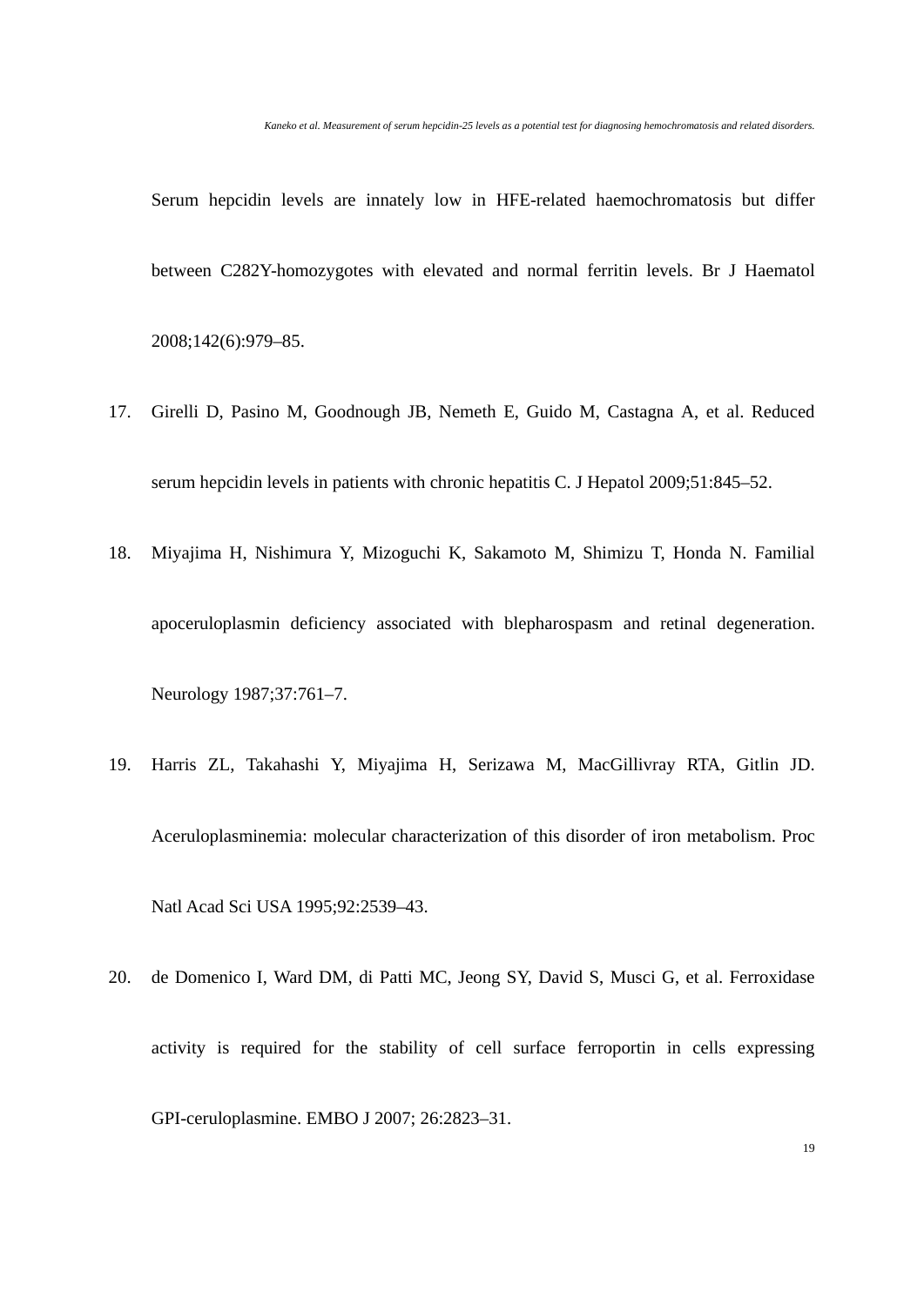- 21. Njajou OT, Vaessen N, Joosse M, Berghuis B, van Dongen JW, Breuning MH, et al. A mutation in SLC11A3 is associated with autosomal dominant hemochromatosis. Nat Genet 2001;28:213–4.
- 22. Montosi G, Donovan A, Totaro A, Garuti C, Pignatti E, Cassanelli S, et al. Autosomal-dominant hemochromatosis is associated with a mutation in the ferroportin (SLC11A3) gene. J Clin Invest 2001;108:619–23.
- 23. Jouanolle AM, Douabin-Gicquel V, Halimi C, Loreal O, Fergelot P, Delacour T, et al. Novel mutation in ferroportin 1 gene is associated with autosomal dominant iron overload. J Hepatol 2003;39:286–9.
- 24. Beutler E, Barton JC, Felitti VJ, Gelbart T, West C, Lee PL, et al. Ferroportin 1 (SCL40A1) variant associated with iron overload in African-Americans. Blood Cells Mol Dis 2003;31:305–9.
- 25. Koyama C, Wakusawa S, Hayashi H, Ueno T, Suzuki R, Yano M, et al. A Japanese family with ferroportin disease caused by a novel mutation of SLC40A1 gene: hyperferritinemia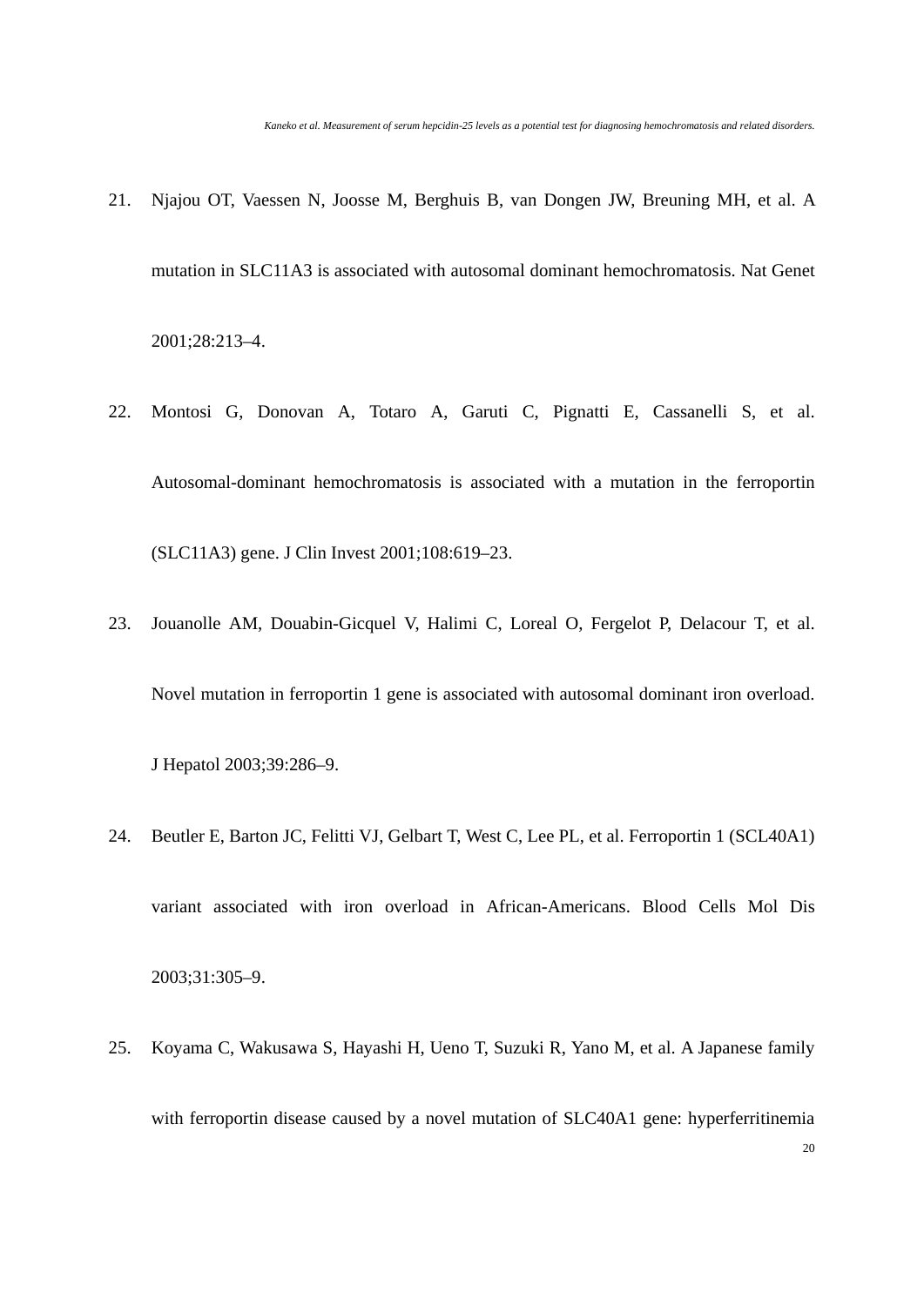associated with a relatively low transferrin saturation of iron. Intern Med 2005;44:990–3.

- 26. Rivard SR, Lanzara C, Grimard D, Carella M, Simard H, Ficarella R, et al. Autosomal dominant reticuloendothelial iron overload (HFE type 4) due to a new missense mutation in the FERROPORTIN 1 gene (SLC11A3) in a large French-Canadian family. Haematologica 2003;88:824–6.
- 27. Zoller H, McFarlane I, Theurl I, Stadlmann S, Nemeth E, Oxley D, et al. Primary iron overload with inappropriate hepcidin expression in V162del ferroportin disease. Hepatology 2005;42:466–2.
- 28. Cemonesi L, Forni GL, Soriani N, Lamagna M, Fermo I, Daraio F, et al. Genetic and clinical heterogeneity of ferroportin disease. Br J Haematol 2005;131:663–70.
- 29. Kalantar-Zadeh K, Kalantar-Zadeh K, Lee GH. The fascinating but deceptive ferritin: to measure it or not to measure it in chronic kidney disease? Clin J Am Soc Nephrol 2006;Suppl 1:S9–18.
- 21 30. Bonkovsky H, Banner BF, Rothman AL. Iron and chronic viral hepatitis. Hepatology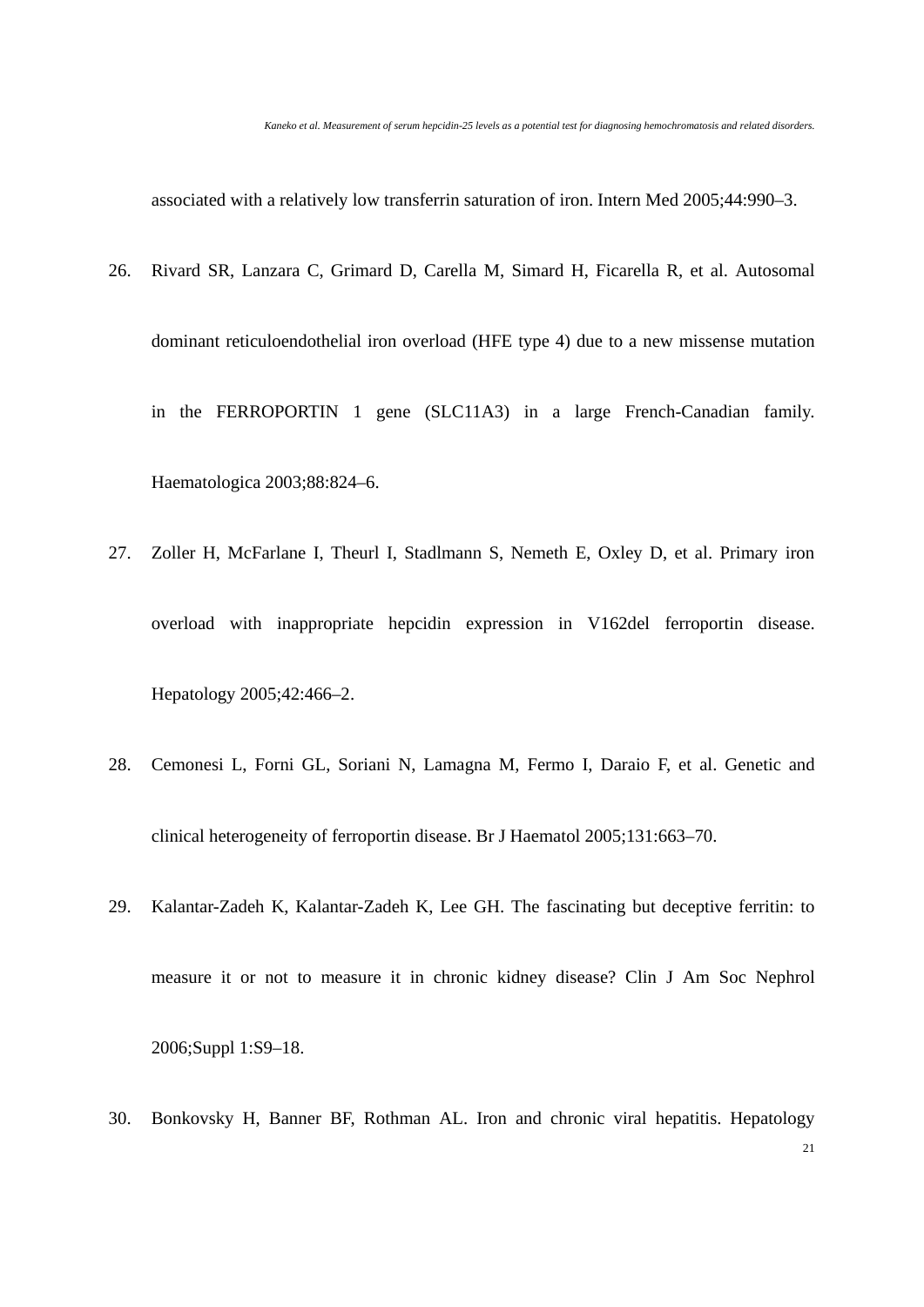1997;25:759–68.

- 31 Kohgo Y, Ikuta K, Ohtake T, Torimoto Y, Kato J. Iron overload and cofactors with special reference to alcohol, hepatitis C virus infection and steatosis/insulin resistance. World J Gastroenterol 2007;13:4699–707.
- 32. Hunter HN, Fulton DB, Ganz T, Vogel HJ. The solution structure of human hepcidin, a peptide hormone with antimicrobial activity that is involed in iron uptake and hereditary hemochromatosis. J Biol Chem 2002;277:37597–603.
- 33. Koyama C, Wakusawa S, Hayashi H, Suzuki R, Yano M, Yoshioka K, et al. Two novel mutations, L490R and V561X, in the transferrin receptor 2 in Japanese patients with hemochromatosis. Haematologica 2005;90:302–7.
- 34. Koyama C, Hayashi H, Wakusawa S, Ueno T, Yano M, Katano Y, et al. Three patients with middle-age-onset hemochromatosis caused by novel mutations in the hemojuvelin gene. J Hepatol 2005;43:740–2.
- 35. Murao N, Ishigai M, Yasuno H, Shimonaka Y, Aso Y. Simple and sensitive quantification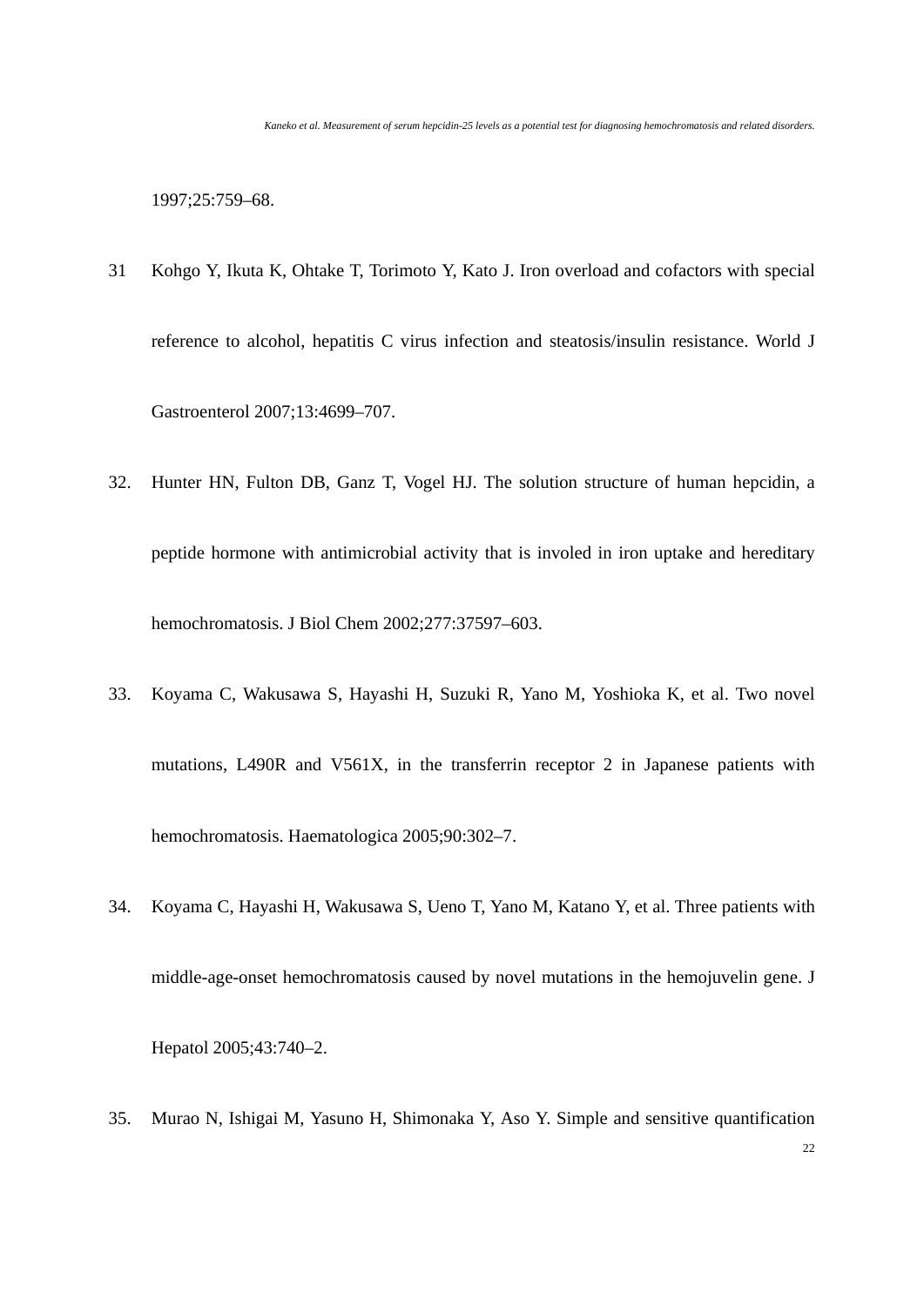of bioactive peptides in biological matrices using liquid chromatography/selected reaction monitoring mass spectrometry coupled with trichloroacetic acid clean-up. Rapid Commun Mass Spectrom 2007;21:4033-8.

- 36. Murphy AT, Witcher DR, Luan P, Wroblewski VJ. Quantitation of hepcidin from human and mouse serum using liquid chromatography tandem mass spectrometry. Blood 2007;110:1048–54.
- 37. Merryweather-Clarke AT, Pointon JJ, Shearman JD, Robson KJ. Global prevalence of putative haemochromatosis mutations. J Med Genet 1997;34:275–8.
- 38. Lok CY, Merryweather-Clarke AT, Viprakasit V, Chinthammitr Y, Srichairatanakool S, Limwongse C, et al. Iron overload in the Asian community. Blood 2009;114(1):20–5.
- 39. Guo P, Cui R, Chang YZ, Wu WS, Qian ZM. Hepcidin, an antimicrobial peptide is down regulated in ceruloplasmin-deficient mice. Peptides 2009;30:262–6.
- 40. Johnson MB, Enns CA. Diferric transferrin regulates transferrin receptor 2 protein stability. Blood 2004;104:4287–93.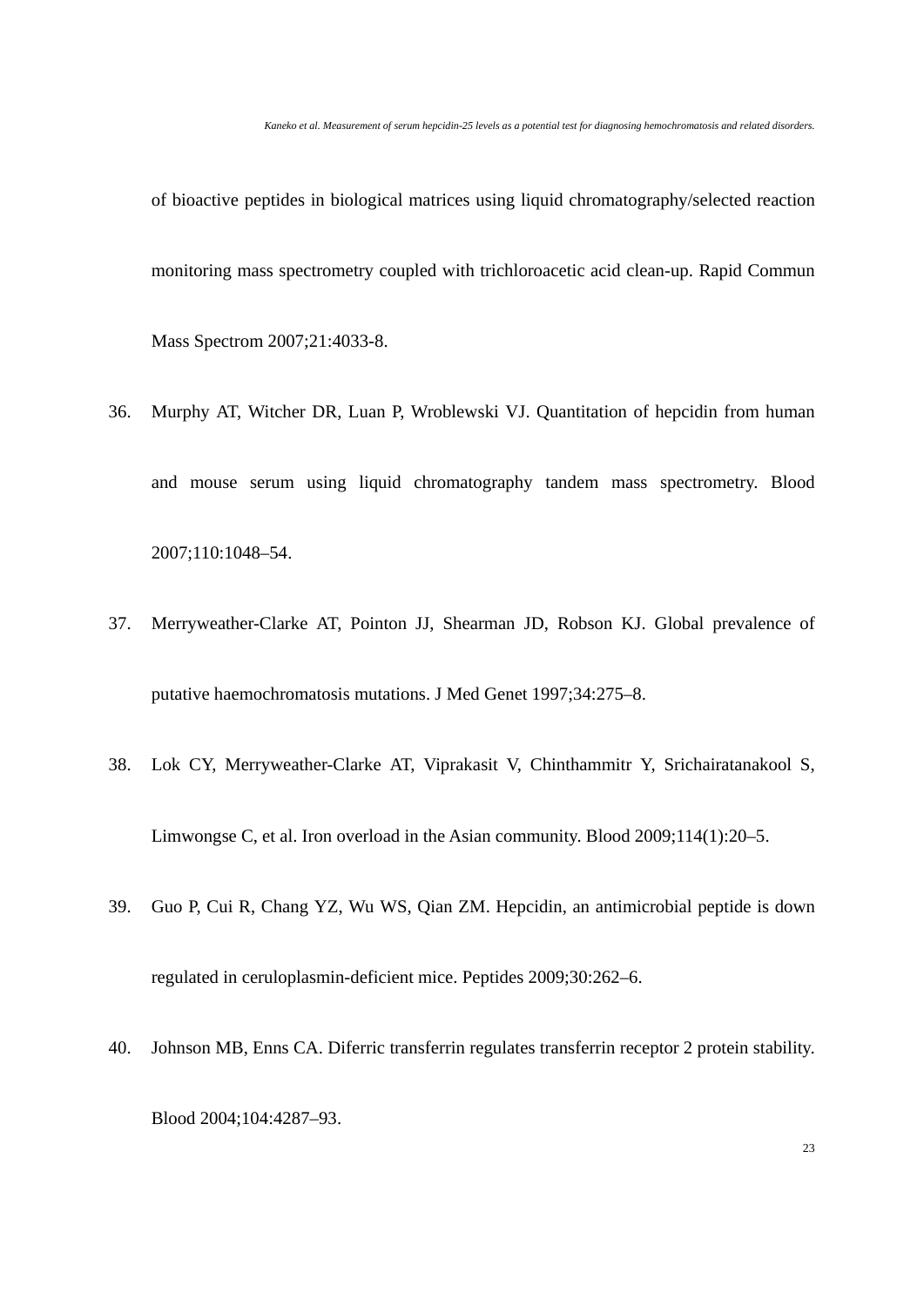- 41. Robb A, Wessling-Resnick M. Regulation of transferrin receptor 2 protein levels by transferrin. Blood 2004;104:4294–9.
- 42. De Domenico I, Ward DM, Nemeth E, Vaughn MB, Musci G, Ganz T, et al. The molecular basis of ferroportin-linked hemochromatosis. Proc Natl Acad Sci USA 2005;102(25):8955–60.
- 43. Drakesmith H, Schimanski LM, Ormerod E, Merryweather-Clarke AT, Viprakasit V, Edwards JP, et al. Resistance to hepcidin is conferred by hemochromatosis-associated mutations of ferroportin. Blood 2005;106(3):1092–7.
- 44. Schimanski LM, Drakesmith H, Merryweather-Clarke AT, Viprakasit V, Edwards JP, Sweetland E, et al. In vitro functional analysis of human ferroportin (FPN) and hemochromatosis-associated FPN mutations. Blood 2005;105(10):4096–102.
- 45. Aoki CA, Rossaro L, Ramsamooj R, Brandhagen D, Burritt MF, Bowlus CL. Liver hepatic mRNA correlates with iron stores, but not inflammation, in patients with chronic hepatitis C. J Clin Gastroenterol 2005;39:71–4.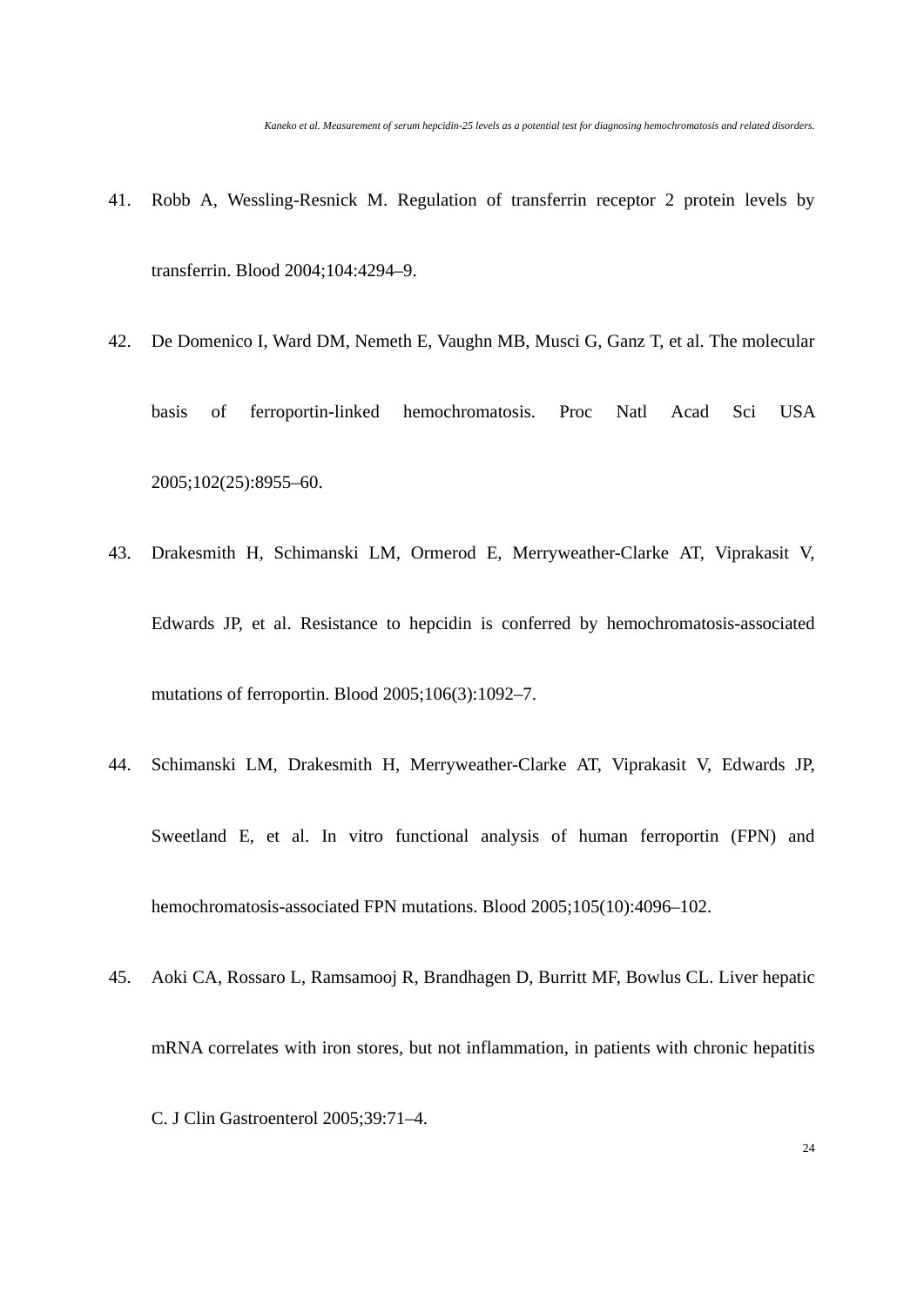- 46. Lin TJ, Liao LY, Chou JM, Liu SO, Wang CK. Serum prohepcidin levels correlate with hepatic iron stores in chronic hepatitis C patients. Hepatogastroenterology 2009;56:1146–51.
- 47. Ganz T, Olbina G, Girelli D, Nemeth E, Westerman M. Immunoassay for human serum hepcidin. Blood 2008;112:4292–7.
- 48. Mariani R, Arosio C, Pelucchi S, Grisoli M, Piga A, Trombini P, et al. Iron chelation therapy in aceruloplasminaemia: study of a patient with a novel missense mutation. Gut 2004;53:756–8.
- 49. Hattori A, Wakusawa S, Hayashi H, Harashima A, Sanae F, Kawanaka M, et al. AVAQ 594-597 deletion of the TFR2 gene in a Japanese family with hemochromatosis. Hepatol Res 2003;26:154–5
- 50. Kanda J, Mizumoto C, Kawabata H, Tsuchida H, Tomosugi N, Matsuo K, et al. Serum hepcidin level and erythropoietic activity after hematopoietic stem cell transplantation. Haematologica 2008;93:1550–4.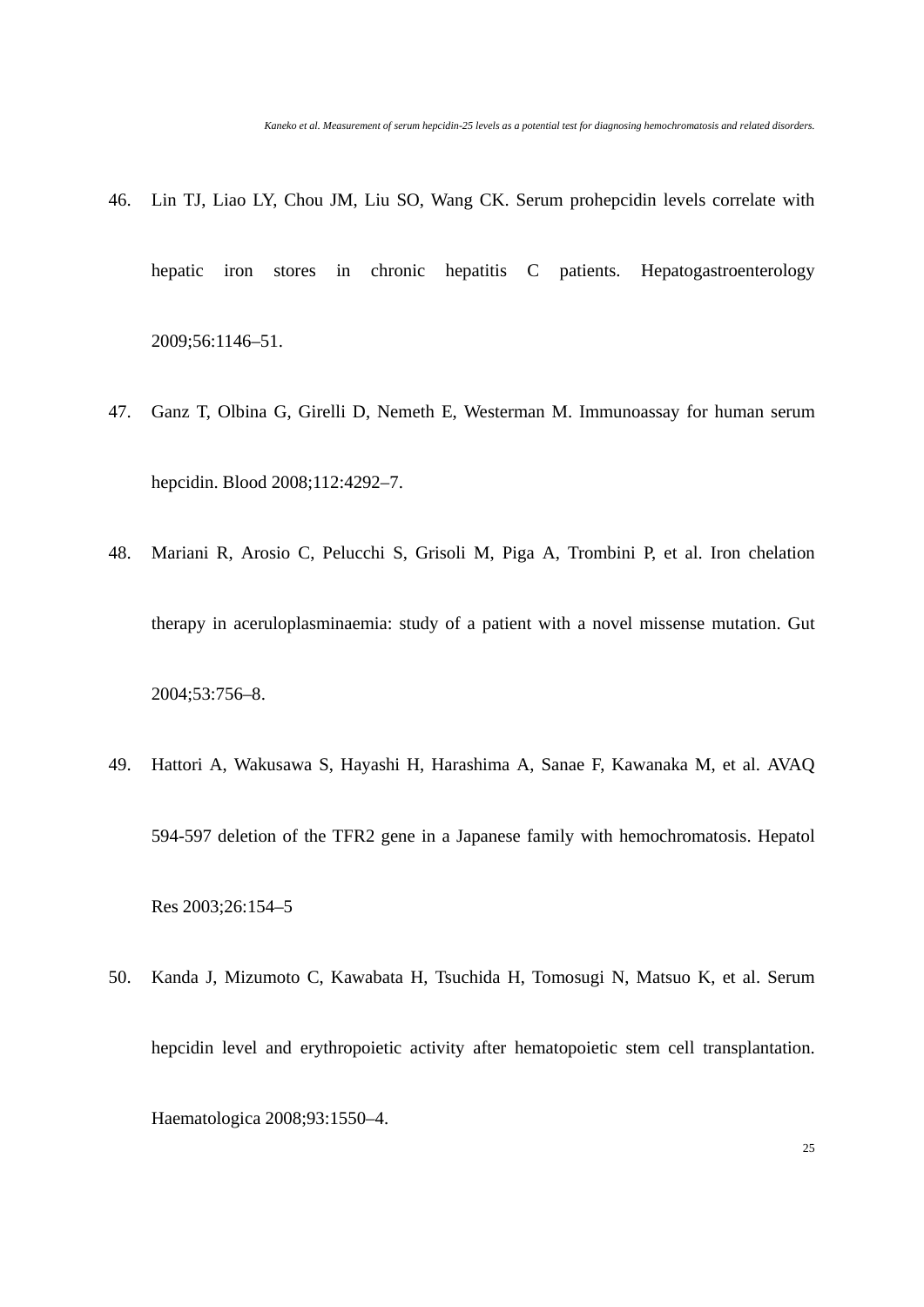| Pt.       | Age/Sex                                      | <b>Clinical Diagnosis</b>  | <b>Blood Tests</b> |                 |                | Liver Histology         | <b>DM</b> | Skin         |
|-----------|----------------------------------------------|----------------------------|--------------------|-----------------|----------------|-------------------------|-----------|--------------|
|           |                                              |                            | s-Ferritin         | Transferrin     | Hb             | /Iron Deposits          |           | Pigmentation |
|           |                                              |                            | (ng/mL)            | Saturation (%)  | (g/dL)         |                         |           |              |
| $1*^1$    | 48/M                                         | HJV-hemochromatosis        | 6115               | 94.8            | 15.8           | cirrhosis/P             | yes       | yes          |
| $2^{*2}$  | 49/M                                         | TFR2-hemochromatosis       | 1057               | 93.5            | 13.8           | fibrosis/P              | yes       | no           |
| 3         | 40/M                                         | hemochromatosis            | 10191              | 94.2            | 14.0           | fibrosis/mixed          | yes       | no           |
| $4*^3$    | 55/M                                         | HFE-hemochromatosis        | 2141               | 94.0            | 15.6           | cirrhosis/mixed         | no        | no           |
| $5*^3$    | 33/M                                         | HFE-hemochromatosis        | 1821               | 92.0            | 13.8           | chronic hepatitis/mixed | no        | no           |
| $6^{*3}$  | 65/F                                         | HFE-hemochromatosis        | 2204               | 87.0            | 15.2           | cirrhosis/mixed         | no        | yes          |
| $7^{*3}$  | 43/M                                         | HFE-hemochromatosis        | 3268               | 88.0            | 16.2           | cirrhosis/mixed         | no        | yes          |
| $8*^4$    | 59/F                                         | aceruloplasminemia         | 885                | 11.2            | 10.2           | normal/mixed            | yes       | no           |
| $9*^4$    | 55/F                                         | aceruloplasminemia         | 1035               | 14.6            | 9.4            | normal/mixed            | yes       | no           |
| $10^{*4}$ | 62/M                                         | aceruloplasminemia         | 1140               | 12.0            | 8.9            | normal/mixed            | yes       | no           |
| $11*^5$   | 49/M                                         | ferroportin disease type A | 696                | 28.6            | 14.4           | normal/RE               | no        | no           |
| $12^{*5}$ | 81/M                                         | ferroportin disease type A | 2636               | 88.3            | 13.4           | no biopsy               | no        | no           |
| 13        | 66/M                                         | hemochromatosis            | 7980               | 89.3            | 14.1           | mild fibrosis/mixed     | yes       | no           |
| 14        | 85/M                                         | <b>CRF</b>                 | 1558               | 73.6            | 12.5           | no biopsy               | yes       | no           |
| 15        | $50/M$                                       | <b>CHC</b>                 | 635                | 95.5            | 14.3           | chronic hepatitis/P     | no        | no           |
| 16        | 42/F                                         | CHC and ISA                | 1270               | 50.8            | 11.1           | no biopsy               | no        | no           |
| 17        | 58/F                                         | CR of CHC to IFN           | 1721               | 61.8            | 13.8           | chronic hepatitis/P     | no        | no           |
| 18        | 60/F                                         | RA, hemochromatosis        | 4378               | 91.2            | 11.7           | no biopsy               | no        | no           |
| 19        | 64/M                                         | alcoholic cirrhosis        | 799                | 99.0            | 15.6           | no biopsy               | no        | no           |
| 20        | 33/F                                         | <b>ISA</b>                 | 2076               | 91.1            | 12.6           | normal/P                | no        | no           |
|           | Subtotal from Pt.1 to 10<br>$(Mean \pm SD)$  |                            | 2986±2978          | $68.1 \pm 38.4$ | $13.3 \pm 2.8$ |                         |           |              |
|           | Subtotal from Pt.11 to 20<br>$(Mean \pm SD)$ |                            | 2375±2266          | $76.9 \pm 23.0$ | $13.4 \pm 1.4$ |                         |           |              |
|           | Total (Mean±SD)                              |                            | 2680±2595          | $72.5 \pm 31.2$ | $13.3 \pm 2.1$ |                         |           |              |

Table 1. The Clinical Features and Laboratory Data of Patients with Iron Overload Syndromes at Entry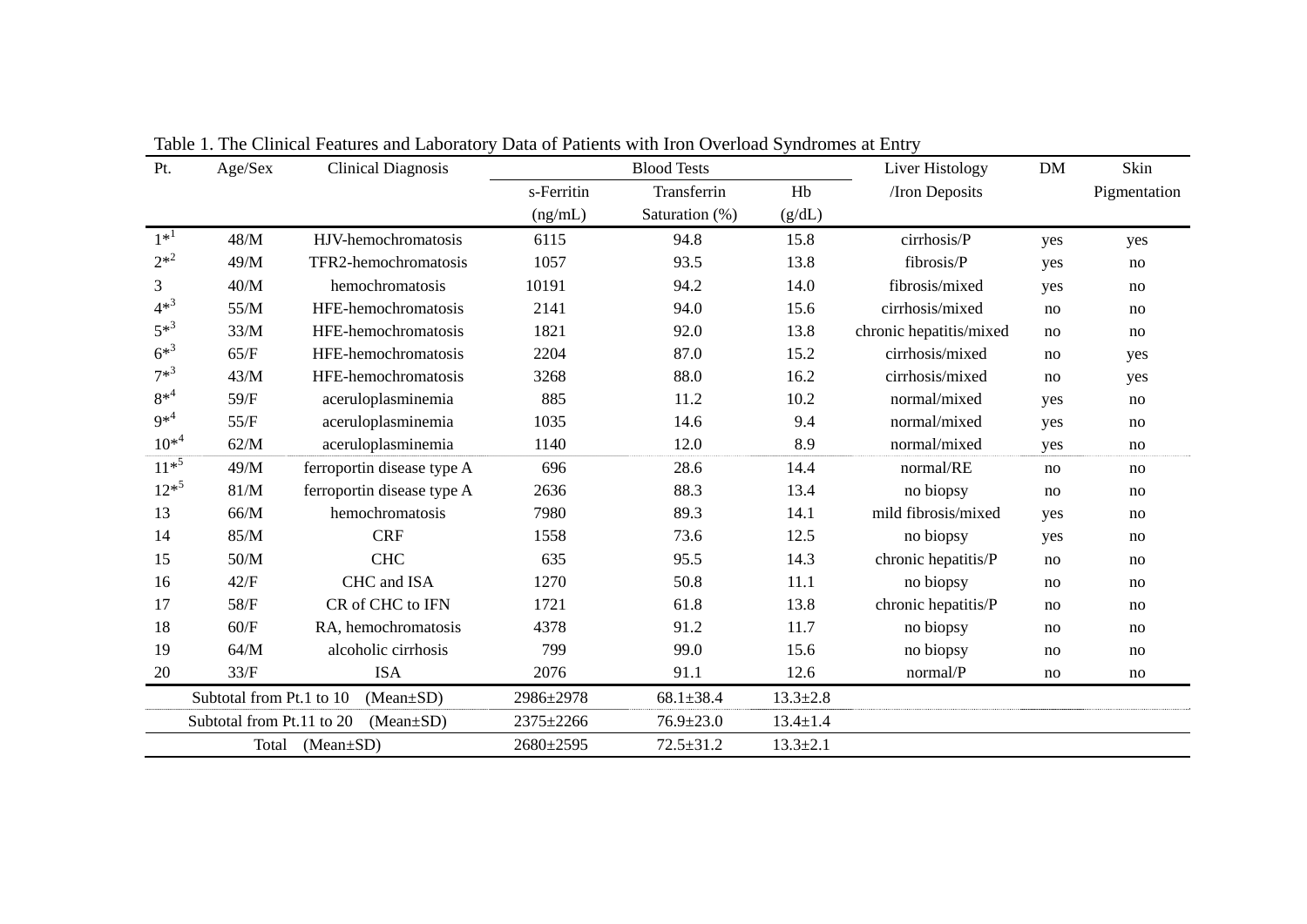$*$ <sup>1</sup> Genetic study of the patient was reported in detail.<sup>30</sup>  $*$ <sup>2</sup> Genetic study of the patient was reported in detail.<sup>29</sup> \*3 Italian patient with HFE-hemochromatosis specially enrolled \*4 Japanese patient with aceruloplasminemia specially enrolled  $*$ <sup>5</sup> Genetic study of the patient was reported in detail.<sup>18</sup> Normal value of serum ferritin; male:26-310 ng/mL, female:7-110 ng/mL Normal value of transferrin saturation; 40-70% Normal value of hemoglobin; male:13.5-17.0 g/dL, female:11.2-14.5 ng/mL DM; diabetes mellitus M; male, F; female P; parenchymal, RE; reticuloendothelial, mixed; parenchymal and reticuloendothelial CRF; chronic renal failure ISA; iron supplement for anemia of unknown etiology CHC; chronic hepatitis C CR; complete responder IFN; interferon RA; rheumatoid arthritis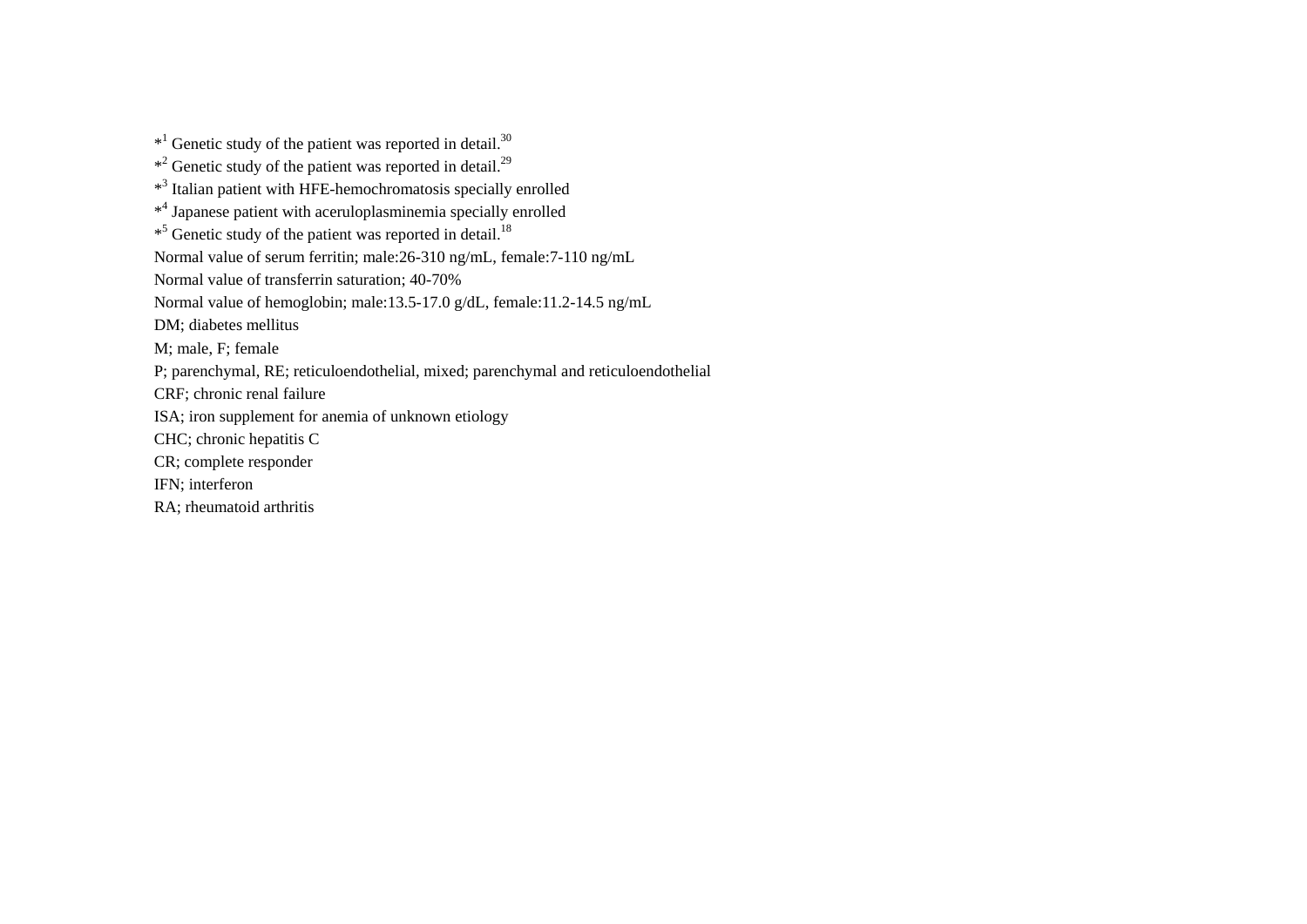| Pt.            | Genetic Study                                | Serum Hepcidin-25 | Hepcidin-25/Ferritin | Final Diagnosis for                             |
|----------------|----------------------------------------------|-------------------|----------------------|-------------------------------------------------|
|                |                                              | (ng/mL)           | $(x10^{-3})$         | Iron Overload Syndrome                          |
|                | 745G>C/745G>C in $H J V^{*1}$                | 0.3               | 0.05                 | HJV-hemochormatosis                             |
| $\overline{2}$ | 1469T>G/1469T>G in $TFR2*^2$                 | 2.8               | 2.7                  | TFR2-hemochromatosis                            |
| 3              | 1100T>G/2008-9delAC in $TFR2^{*3}$           | 12.2              | 1.2                  | TFR2-hemochromatosis                            |
| 4              | 845G>A/845G>A in $HFE^{*4}$                  | 3.0               | 1.4                  | HFE-hemochromatosis                             |
| 5              | 845G>A/845G>A in HFE                         | 6.7               | 3.6                  | HFE-hemochromatosis                             |
| 6              | 845G>A/845G>A in HFE                         | 4.1               | 1.9                  | HFE-hemochromatosis                             |
| 7              | 845G>A/845G>A in HFE                         | 3.1               | 1.0                  | HFE-hemochromatosis                             |
| 8              | 607Ains/607Ains in $Cp$                      | 10.3              | 11.6                 | aceruloplasminemia                              |
| 9              | 2630G>A/2630G>A in $Cp^{*5}$                 | 13.1              | 12.7                 | aceruloplasminemia                              |
| 10             | 1287TACACins/1287TACACins in Cp              | 18.2              | 16.0                 | aceruloplasminemia                              |
| 11             | 1467A>C/wt in $SLC40AI*^{6}$                 | 42.5              | 61.1                 | ferroportin disease type A                      |
| 12             | 1467A>C/wt in SLC40A1                        | 155.0             | 58.8                 | ferroportin disease type A                      |
| 13             | 470A>C/wt in $SLC40A1*^7$                    | 156.7             | 19.6                 | ferroportin disease type B                      |
| 14             | no mutations responsible                     | 181.0             | 116.2                | $2nd$ iron overload in CRF and DM               |
| 15             | no mutations responsible                     | 63.0              | 99.2                 | $2nd$ iron overload in CHC                      |
| 16             | no mutations responsible                     | 189.0             | 148.8                | $2nd$ iron overload in CHC with iron supplement |
| 17             | no mutations responsible                     | 82.5              | 47.9                 | $2nd$ iron overload in CHC                      |
| 18             | no mutations responsible                     | 238.7             | 54.5                 | $2nd$ iron overload in RA                       |
| 19             | no mutations responsible                     | 105.5             | 132.0                | $2nd$ iron overload in alcoholic cirrhosis      |
| 20             | no mutations responsible                     | 172.5             | 83.1                 | $2nd$ iron overload with iron supplement        |
|                | Subtotal from Pt.1 to 10<br>$(Mean \pm SD)$  | $7.4 + 5.8$       | $5.2 + 5.9$          |                                                 |
|                | Subtotal from Pt.11 to 20<br>$(Mean \pm SD)$ | 138.6±62.6        | $82.1 \pm 41.1$      |                                                 |
|                | $(Mean \pm SD)$<br>Total                     | $73.0 \pm 80.0$   | $43.7 + 48.7$        |                                                 |

Table 2. Results of Genetic Study, Serum Hepcidin Determination, and Final Diagnosis for Iron Overload Syndromes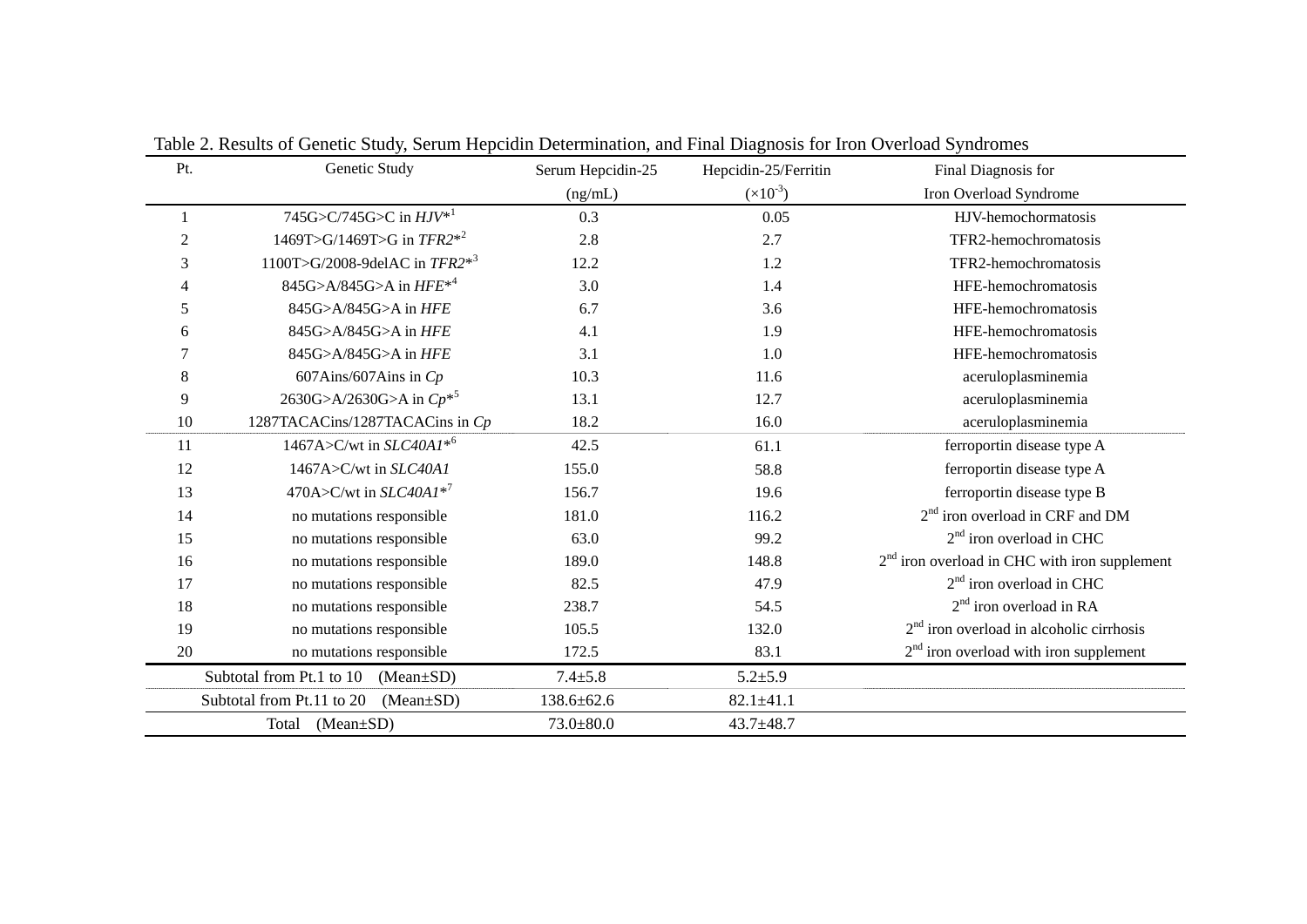\*1 The 745 G>C in *HJV* predicts D249H in HJV protein.

\*2 The 1469T>G in *TFR2* predicts L490R in TFR2 protein.

\*3 The 1100T>G in *TFR2* predicts L367R in TFR2 protein.

\*4 The 845G>A in *HFE* predicts C282Y in HFE protein.

\*5 The 2630G>A in *Cp* predicts W858ter in Cp protein.

\*6 The 1467A>C in *SLC40A1* predicts R489S in ferroportin.

\*7 The 470A>C in *SLC40A1* predicts D175A in ferroportin.

CRF; chronic renal failure CHC; chronic hepatitis C DM; diabetes mellitus RA; rheumatoid arthritis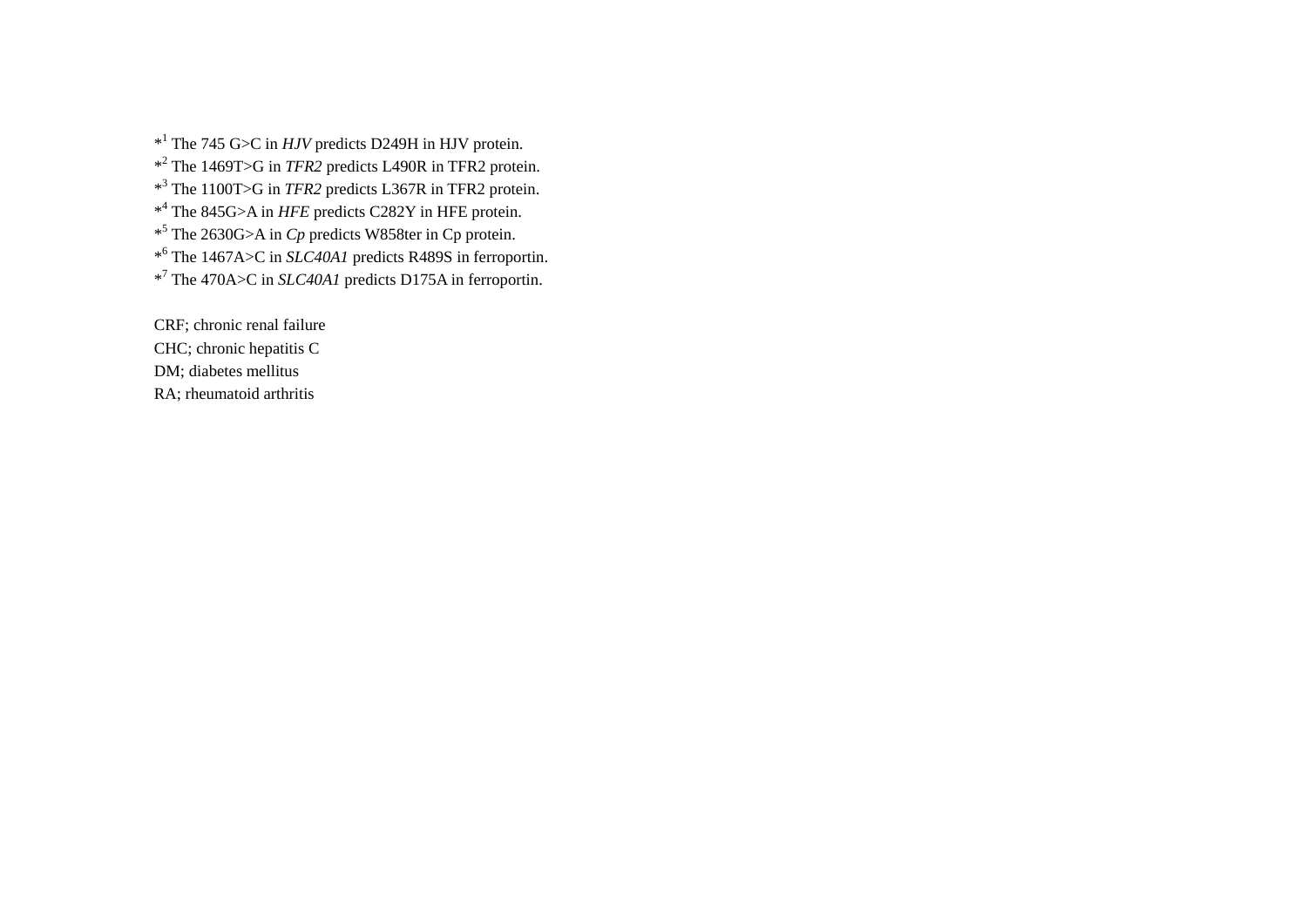**Figure 1.** Relationships between serum hepcidin-25 and ferritin levels of patients at entry. Patients with ferroportin disease and secondary iron overload (indicated by closed circles) showed high hepcidin-25 levels, whereas patients with hemochromatosis and aceruloplasminemia (indicated by open circles) demonstrated low serum hepcidin-25, irrespective of high serum ferritin levels. The figure indicates that patients with iron overload syndromes are clearly divisible into high and low hepcidin groups. However, any correlations are not observed between serum hepcidin-25 level (*y*) and ferritin level (*x*) in the high hepcidin

**Figure 2.** Reduction of serum hepcidin-25 levels after phlebotomy.

group ( $y = 0.013x + 108$ ,  $r = 0.46$ ), nor in the low hepcidin group.

Two patients each in the low hepcidin and high hepcidin groups responded similarly to phlebotomy treatment, but differ in serum hepcidin-25 levels. Serum hepcidin-25 levels are low in patients with hemochromatosis (Cases 3, 5) but high in patients with secondary iron overload syndromes (Cases 18, 20). Serum ferritin level in indicated in parentheses as ng/mL.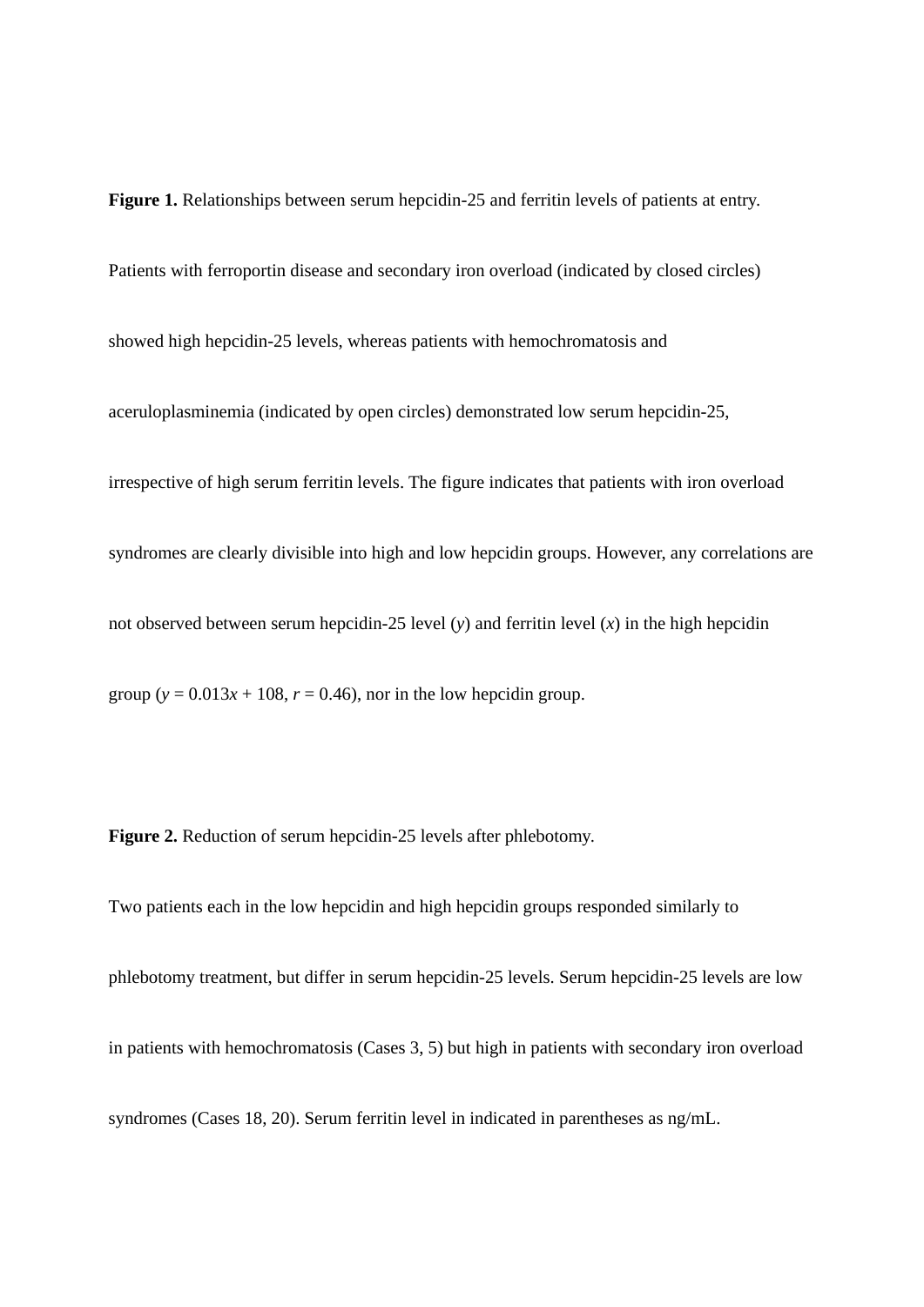**Figure 3.** A proposed differential diagnosis of iron overloads syndromes.

Serum hepcidin levels provide a guideline for the genetic study of iron overload syndromes. The first step in differential diagnosis might be to divide the patients into 2 groups with low and high serum hepcidin-25 levels, respectively. The low hepcidin group includes patients with hemochromatosis and a rare aceruloplasminemia, while the high hepcidin group consists of patients with ferroportin disease and acquired iron overload syndromes. Determination of serum ceruloplasmin might be needed before a genetic study of hemochromatosis. Aceruloplasminemia may be suspected from specific clinical features and direct determination of serum ceruloplasmin before hepcidin measurement. In patients with hyperhepcidinemia, genetic analysis for *SLC40A1* is needed before the final diagnosis for secondary iron overload syndromes. The primary target gene in Caucasian hemochromatosis is *HFE*, whereas in non-Caucasians it is *TFR2*.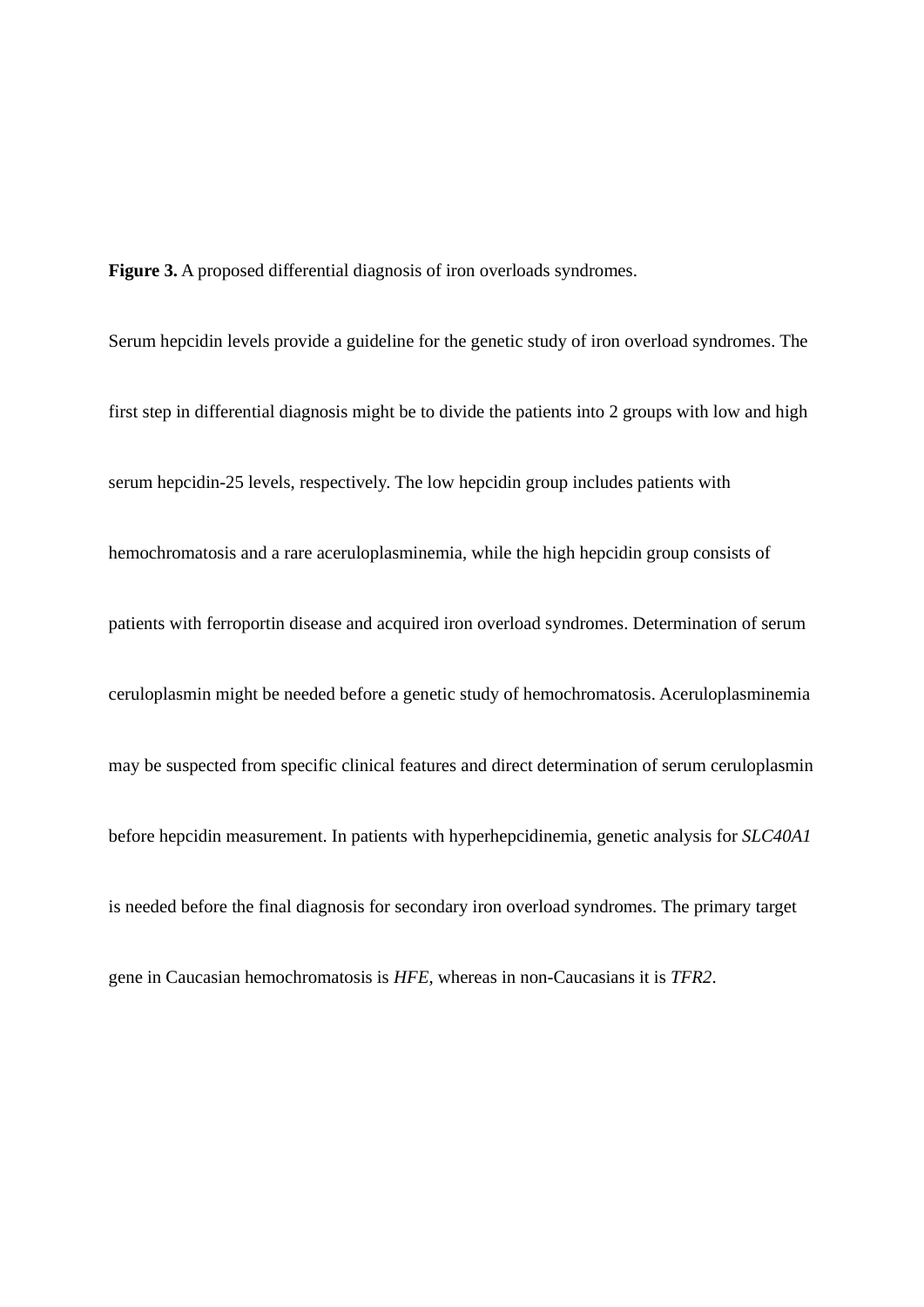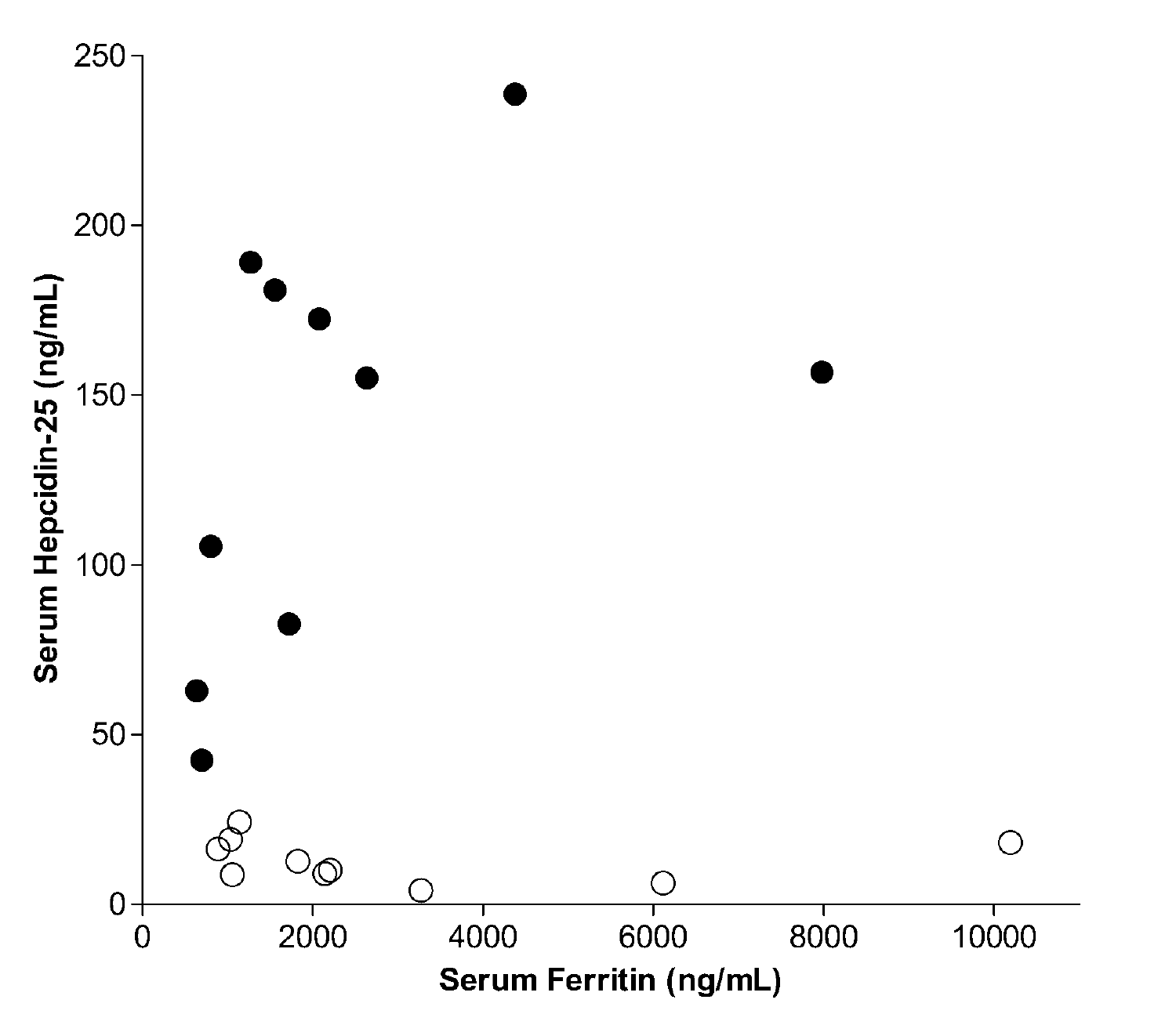